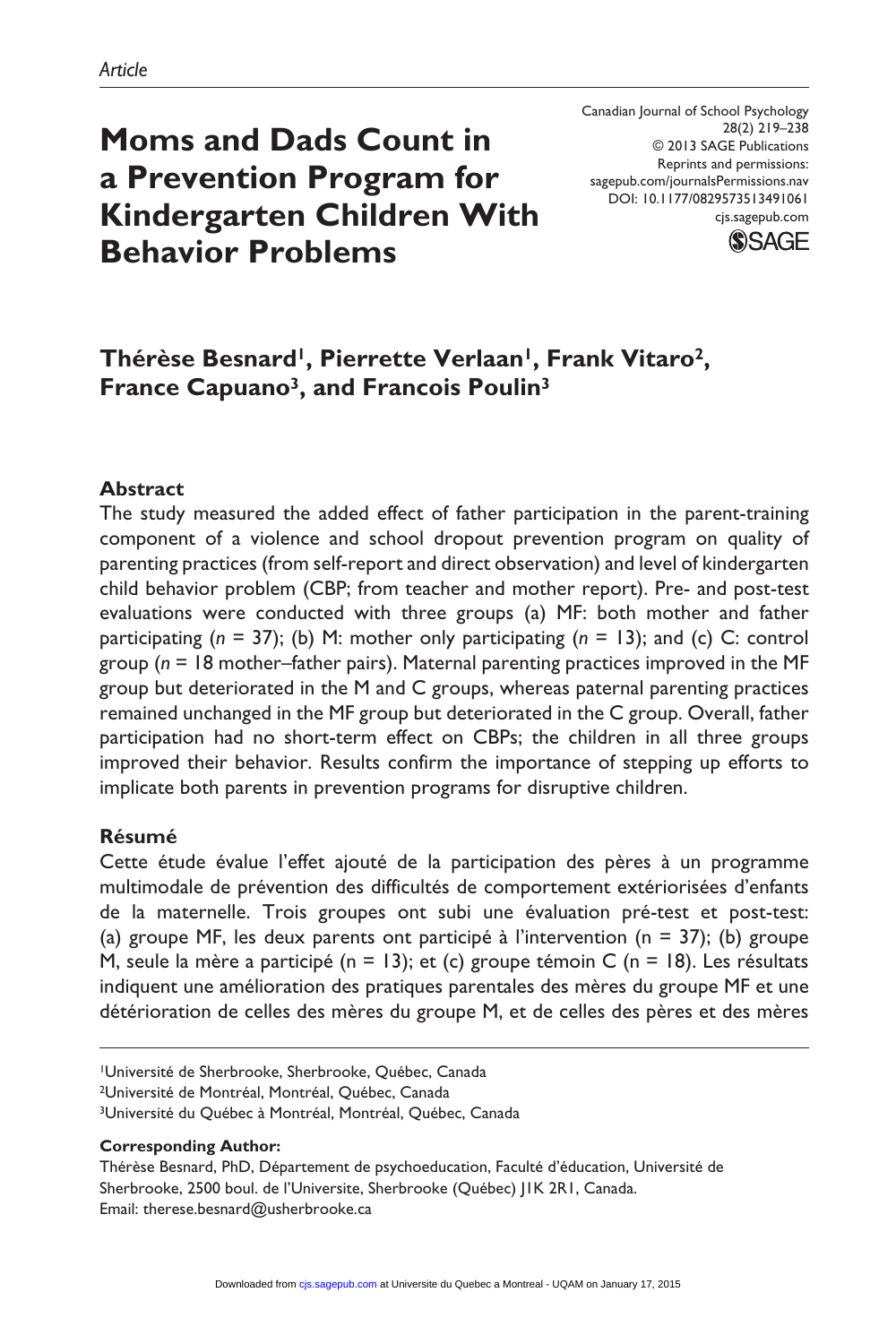du groupe C. Les enfants des 3 groupes ont amélioré leurs comportements. Ces résultats soulignent l'importance d'évaluer les pratiques parentales des pères autant que celles des mères, ainsi que les avantages à retirer des efforts mis de l'avant pour rejoindre les deux parents des enfants qui présentent des difficultés précoces de comportement.

#### **Keywords**

parenting practices, father and mother, prevention programs, behavioral difficulties, kindergarten

### **Introduction**

Various prevention programs have been developed in an attempt to counter early onset of child behavior problems (CBPs; Wilson & Lipsey, 2007). Most of these are schoolbased programs that begin in kindergarten with the aim of fostering early acquisition of social skills and problem-solving techniques (Hahn et al., 2007). Many also include parent training (Powell, Lochman, & Boxmeyer, 2007), as is the case with the Incredible Years program (Webster-Stratton, Reid, & Hammond, 2004) or the Fluppy Program (Capuano et al., 2010). According to Sameroff's transactional model (Sameroff & Mackenzie, 2003), parent training aims to improve the quality of the parent–child relationship by teaching parents how to manage their child's behavior more effectively. This in turn is supposed to help diminish CBP. Numerous studies (Kaminski, Valle, Filene, & Boyle, 2008; Lundahl, Risser, & Lovejoy, 2006) have confirmed the short- and long-term efficacy of parent training in modifying parenting practices and CBP.

Supported by recent evidence of the positive influence of fathers on children's behavior (Lamb, 2004; Lewis & Lamb, 2003; Paquette, Carbonneau, Dubeau, Bigras, & Tremblay, 2003), practitioners have tried increasing father involvement in early childhood programs and encouraging the participation of both parents (Palm & Fagan, 2008; Tiano & McNeil, 2005). In this regard, a recent meta-analysis concluded that preventive programs were effective in improving father's involvement and attitude and child's behavior (Holmes, Galovan, Yoshida, & Hawkins, 2010). Also, programs where both parents participated were generally more effective in enhancing parenting practices and improving CBP than were programs involving only mothers (Lundahl, Tollefson, Risser, & Lovejoy 2008). However, mothers seemed to benefit more than fathers did from parent training.

To our knowledge, only four studies ever directly assessed the added value of father involvement by comparing a mother-only condition against a dual-parent one in the same program. Three evaluated the added effect of father participation, one in a universal prevention parenting program (Hahlweg, Heinrichs, Kuschel, Bertram, & Naumann, 2010) and two in the treatment of oppositional defiant disorder (Bagner & Eyberg, 2003; Webster-Stratton, 1985). Although these studies concluded that participation by both parents yielded more consistent and longer term effects than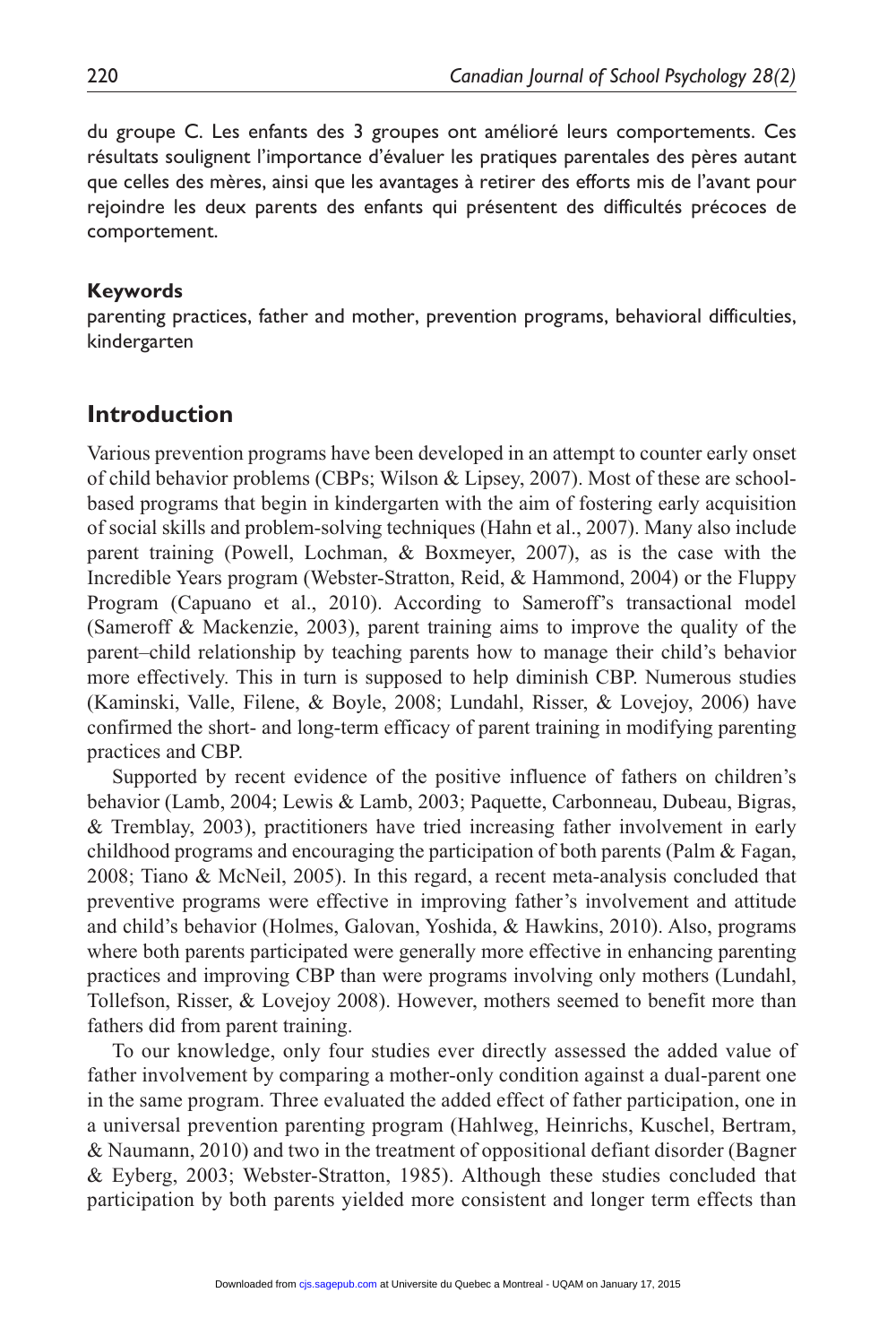did participation by mothers only, three significant limitations must be pointed out. First, these studies compared program effects between single-parent and dual-parent families without a control group. Second, the studies evaluated program effects on maternal parenting practices only. The absence of paternal parenting practice measurements did not allow verifying program effects on this variable or its mediating effect on child behavior. Third, none of the three studies considered parental characteristics or quality of marital relationship in their analyses. In this regard, it has been argued that factors such as maternal depression or marital difficulties might account for the differential effects of single- and dual-parent participation in parent training (Dishion & McMahon, 1998; Goeke-Morey & Cummings, 2007). The fourth study reviewed (Cowan, Cowan, Pruett, Pruett, & Wong, 2009) compared the impact of father-only and dual-parent participation in a prevention program with no motheronly condition.

Against this backdrop, we undertook to determine whether dual-parent participation in a prevention program targeting CBP improved the quality of each parent's parenting practices and diminished CBP, compared with mother-only participation. Parenting practices comprise the different means parents adopt in order to educate and socialize their children (Parke & Buriel, 1998), the type of limit setting they exert over the child (Patterson, 2002), as well as the quality of emotions they express to their child (Boyum & Parke, 1995). These dimensions are generally assessed with regard to maternal parenting practices and are known to be significant correlates of CBP. Our aim also was to examine parenting practices that relate in particular to paternal child-rearing styles, such as involvement, autonomy support, and quality of instructions imparted (Leaper, Anderson, & Sanders, 1998; National Institute of Child Health and Human Development, 2004; Pleck, 1997). To avoid uncontrolled confounds, only two-parent families were used in the study across three conditions: (a) Mother–Father (MF) in which both parents participated in the parent training; (b) Mother only (M) in which only the mother participated; and (c) Control (C) group where neither parent participated in the training. Given that earlier studies had revealed problems due to intergroup differences on family characteristics, family income, marital harmony and parental depression were included in the analyses as covariates.

Specifically, we sought to verify the following three hypotheses:

- *Hypothesis 1 (H1)*: Fathers participating in parent training would show significantly greater improvement in parenting practices between pre- and post-test than would fathers who did not participate.
- *Hypothesis 2 (H2)*: Mothers participating in the parent training with fathers would show significantly greater improvement in parenting practices between pre- and post-test than would mothers who did not participate and mothers who participated alone in the training.
- *Hypothesis 3 (H3)*: CBP in the group where both parents participated would show a significant decrease between pre- and post-test, compared with the other groups.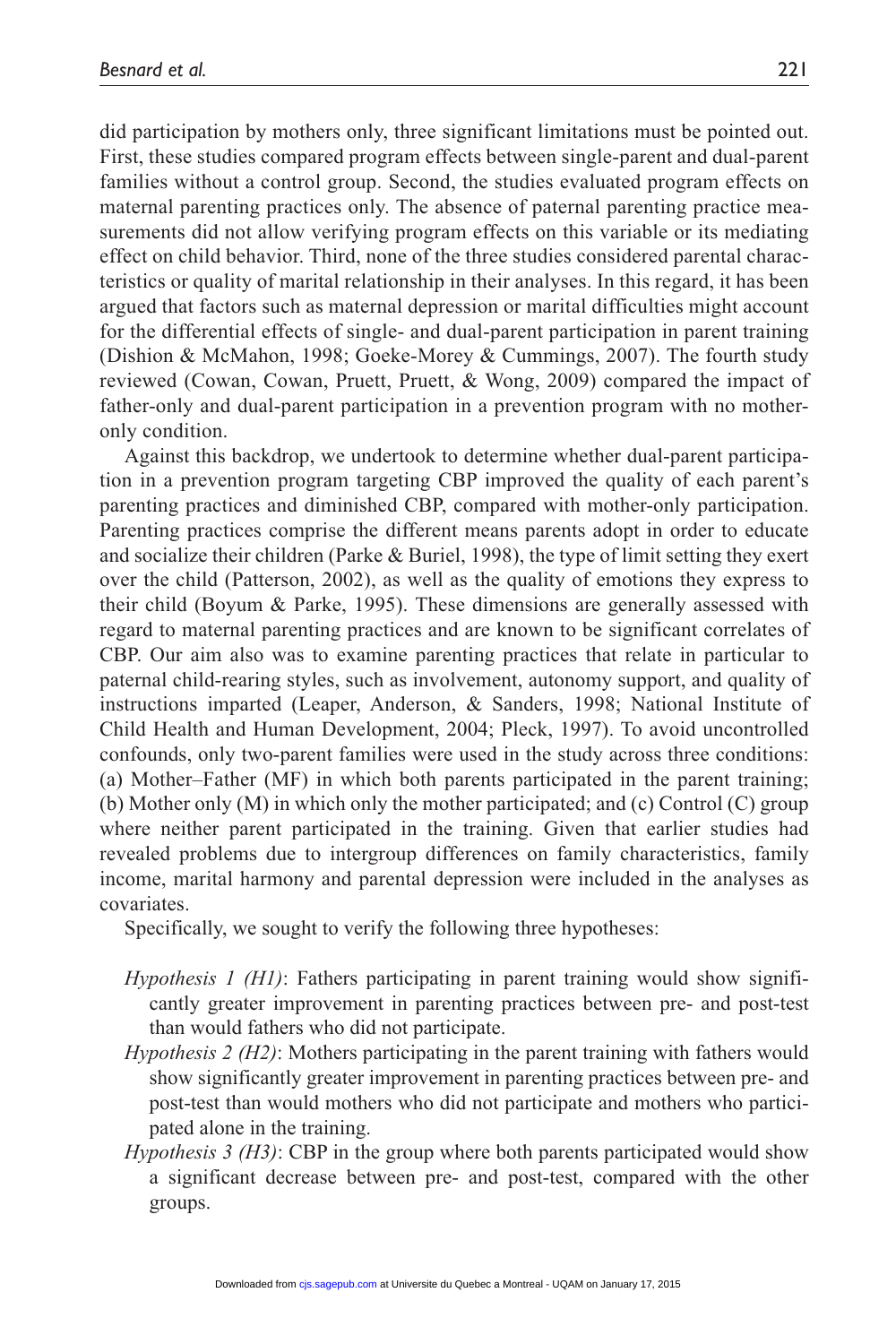## **Method**

### *Participants and Procedures*

Participants were selected from the original sample of a research project aimed at assessing the impact of the Fluppy program, a violence and dropout prevention program implemented throughout the Québec kindergarten network (Capuano et al., 2010). Participants were recruited from 2002 to 2005 in three successive annual waves of kindergarten children in the Montréal area. During these 3 school years, parents and teachers were solicited to participate in an activity aimed at screening for CBP (for details see Poulin, Capuano, Vitaro, & Verlaan, 2006). Because children who exhibit CBP in multiple contexts are considered at highest risk for future maladjustment (Lochman & PPPRG, 1995), a two-pronged criterion was used to target CBP both at home and at school. In all, 663 children (17.6%) were found to be at risk. As a function of available resources, 353 children and their families were chosen at random to participate in the study. Of these, 330 agreed (93.5%). The study used a pre- and post-test experimental design. The 330 students were randomly divided into five groups corresponding to the five distinct intervention conditions of the original broader research project. The conditions were put forth in such a way as to evaluate the effect of different combinations of prevention strategies: (a) control group; (b) classroom workshops promoting social skills (i.e., universal component); (c) universal component plus parent training and teacher support; (d) universal component plus parent training, teacher support and enriched academic curriculum; and (e) universal component plus academic component without parent training.

For the purposes of our study, only dual-parent families who completed the evaluations were retained. Three groups were created based on the application of the program conditions. First, all children whose families participated in the parent-training component (i.e., conditions *c* and *d*) were grouped together and subsequently subdivided into two quasi-experimental groups on the basis of father participation. This grouping was possible because no significant difference emerged between the two groups at either pretest or posttest in terms of each parent's practices and CBP. The first group was composed of children whose two parents participated in parent training (MF group:  $n = 37$  child–father–mother triads). The second group comprised children whose mother alone participated (M group:  $n = 13$  child-mother dyads). It should be noted that in all cases the two parents were invited to take part. In the M group, the mother alone agreed or was available. Finally, the control group was made up of children whose two parents did not participate in parent training (C group: *n* = 18 child– father–mother triads). All children received the universal component. The final sample was composed of 68 children (49 boys, 19 girls) with a mean age of 68.2 months  $(SD = 3.5)$ . Most of the parents (71.6% of mothers and 55.7% of fathers) had a college or university education. Families had a mean income of \$58,000 (*SD* = \$24,700). According to official provincial statistics (Institut de la statistique du Québec, 2003), participant socioeconomic level was below average for dual-parent families living in the Montréal area  $(M = $69,467)$ . The majority of families were of Canadian origin  $(86.6\%)$ .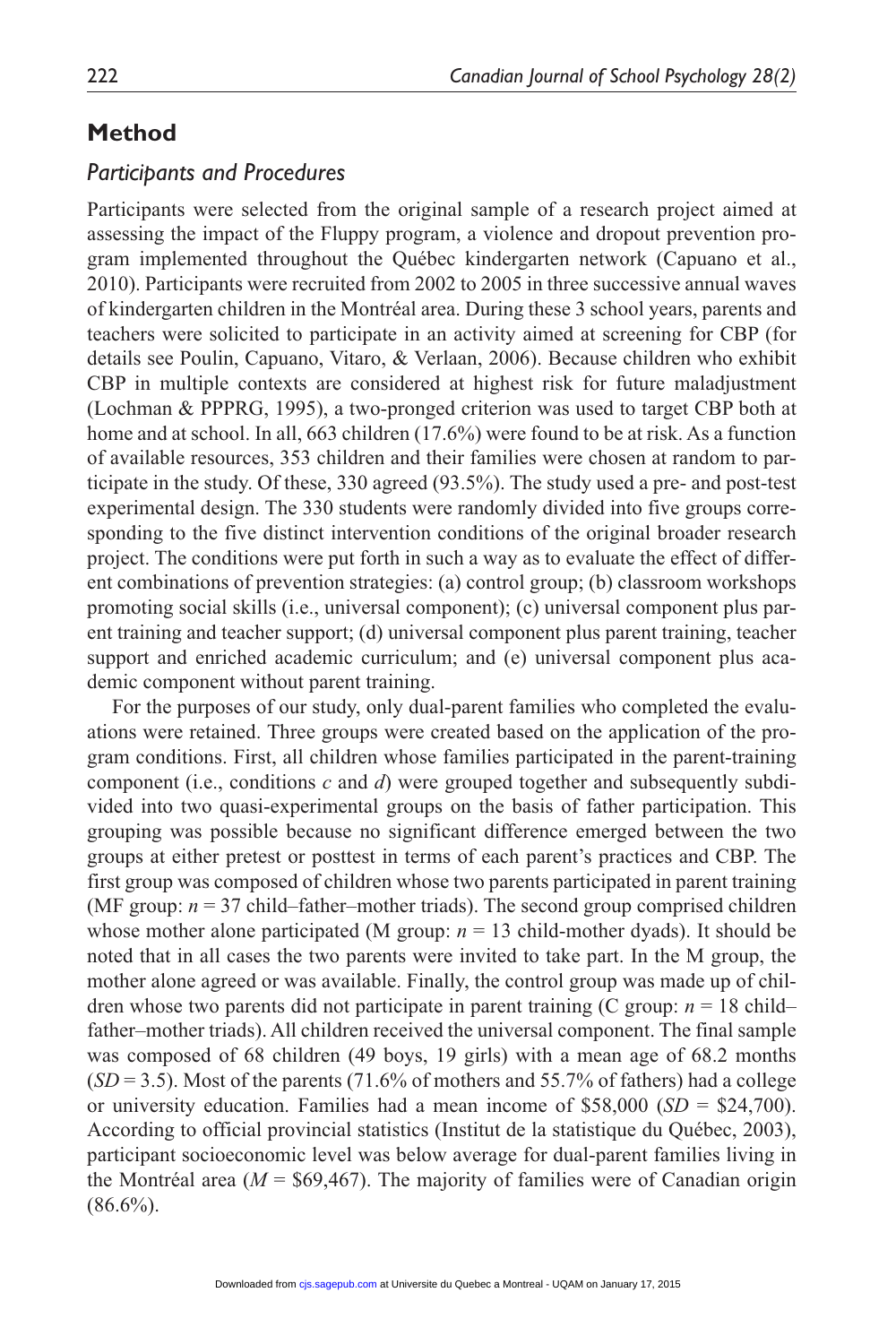Evaluations were carried out on participating families before and after the parent training. Parenting practices were evaluated based on a self-report questionnaire and on third-party observations during a 20-min directed laboratory task. CBP was evaluated by means of questionnaires completed by parents and teachers. Those for teachers were distributed and recovered by research assistants; those for parents were brought home by the children and returned to teachers in a sealed envelope. Parents were invited to fill out the questionnaire separately. However, as just over half of the fathers completed the questionnaire, only data collected from mothers were used for the purposes of our study in regard to CBP.

*Description of Parent Training.* The parent training took place from January to May of the same year. The goals of the intervention were: (a) to increase parent understanding of their child's needs; (b) to improve parental competencies; (c) to reduce parental stress, and (d) to offer parents social support. The first session established contact with the parents and introduced the program. The child's behavior problems at home and at school were discussed. The second session consisted of a visit to the lab, where a parent-child play interaction was videotaped. The videotapes were analyzed by the practitioners to identify problematic transactional patterns in the parent–child dyads. During the third session, the videotapes were played back to the parents for them to see how they interacted with their child and also to highlight the potentially conflicting relational patterns of everyday life. Finally, the practitioners and the parent defined the skills that would require improvement over the course of the upcoming sessions. Subsequent sessions focused on five topics or activities: (a) a parent–child play period with the aim of improving the quality of the relationship; (b) educational child development issues; (c) coaching for daily behavior modification strategies; (d) the connection between the child's behavior at school and at home; and (e) social support. (See Poulin, Capuano, Vitaro, & Verlaan, 2009, for a description of other components).

*Program Fidelity.* The fact that the interventions took place in a natural environment and were applied by professionals working in the field implies that the evaluation was based on the effectiveness of the program and not on its efficacy (Dodge, 2001). Initially the Fluppy program was designed to consist of 12 to 20 sessions (Poulin et al., 2009); however, owing to budgetary constraints, only six sessions were implemented. The six 2-hr sessions were staggered over a period of four months and took place in the family home. The educational psychologists responsible for the parent training were trained and supervised by the fourth author. On average, the parents participated in 5.84  $(SD = .34)$  sessions, and there was no significant difference between the MF and M groups as to number of sessions attended by parents.

### *Measures*

*Observation of Parental Child-Rearing Practices.* Father– and mother–child interactions were observed during a 20-min laboratory task. Pre- and post-test standardized situations were proposed to both parents. The situations involved a semistructured game whose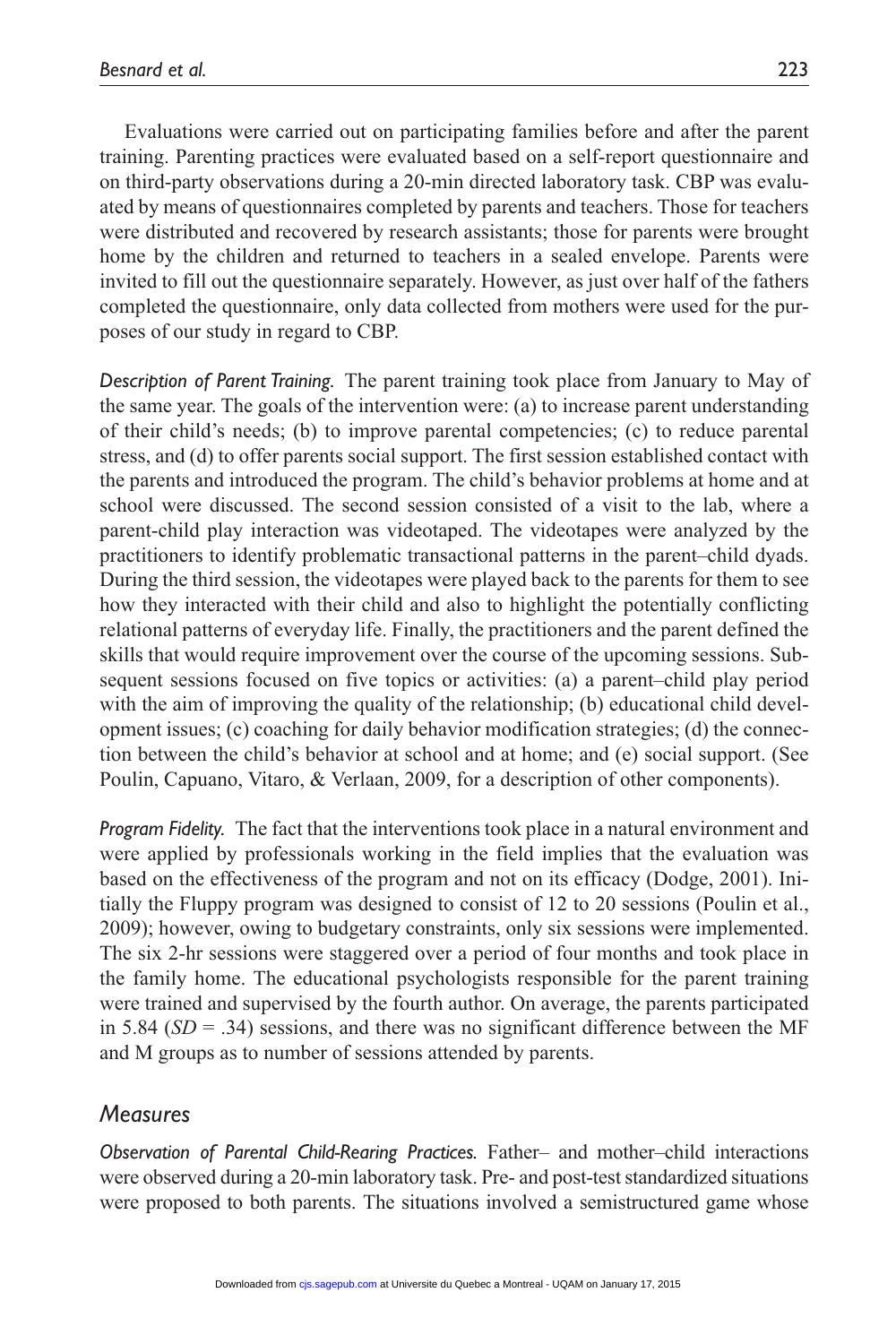degree of difficulty was too high for the child's level of development. Consequently, the child required parental assistance in order to accomplish the tasks. The task proposed to the mother–child dyads was *Going to the Store*, which consisted in planning three shopping itineraries to pick up 3, 5, and 7 items as efficiently as possible in a miniature threedimensional grocery store (Dumas & LaFreniere, 2000). The pretest task for the father-child dyads consisted in assembling a Lego model. For the posttest situations, the games were changed somewhat to maintain a degree of novelty and interest for the children. For the mother-child dyads, the task was a variation on the grocery-shopping game (different instructions); for the father-child dyads, it was a 48-piece jigsaw puzzle.

The coding system proposed to evaluate maternal and paternal parenting practices was a five scale macroanalytical procedure adapted from LaFreniere and Capuano (1997). The coders rated the video observation overall on each scale. To minimize participant reactivity, only the last 15 min were coded. Each scale was rated from 1 to 7, with 1 (*the negative anchor*) and 7 (*the positive anchor*). The scales covered parenting practices known to be significant for both fathers and mothers: expression of emotions (negative vs. positive), degree of availability (nonavailability vs. high availability to child), autonomy support (induction of doubt vs. encouragement to be autonomous), quality of instructions/communication (absence or presence of directions and modeling) and quality of parental control (permissive or excessive control vs. appropriate requests). Three observers (graduate psychoeducation students) received 35 hr' training in the application of the coding system. They were supervised once a week for 2 hr during 16 weeks to ensure consistency. Overall, 246 videotapes were coded and interrater agreement was established based on 21% of these. The percentage of agreement was calculated by relating the number of agreements (one point or less of deviation) to the total number of disagreements. In cases where the results deviated by more than one point, the tape was handed to a third observer who would render a final judgment. The percentage of agreement thus calculated varied from 82.1% to 91.7%. The correlations between scales varied from .30 to .70 for mothers and from .26 to .86 for fathers.

*Parenting Practices.* Parenting practices were evaluated with a 42-item questionnaire. The measure was designed by grouping scales from three different instruments: the Alabama Parenting Questionnaire (Shelton, Frick, & Wooton, 1996), the Parenting Practices Inventory (Lochman & PPPRG, 1995), and the Parental Acceptance-Rejection Questionnaire (Rohner, Chaille, & Rohner, 1980). Six scales were used: parent involvement with child (10 items), use of positive educational practices (5 items), sense of self-efficacy at time of imposing discipline (6 items), parenting practice inconsistencies (6 items), use of hostile educational practices including corporal punishment (6 items), and affective rejection (9 items). Each parent completed the questionnaire independently. The choice of answers ranged from 1 (*not at all*) to 5 (*completely*). A mean score was calculated for each scale. For our sample, the internal consistency of the scales was satisfactory for mothers ( $\alpha$  = .60) to .79) and fathers ( $\alpha$  = .63 to .82). The correlations between scores on the observation scales and the child-rearing rating assessed through self-report varied from .00 to .27. The modest correlations demonstrated that the two types of measures were complementary and provided different information about parenting practices.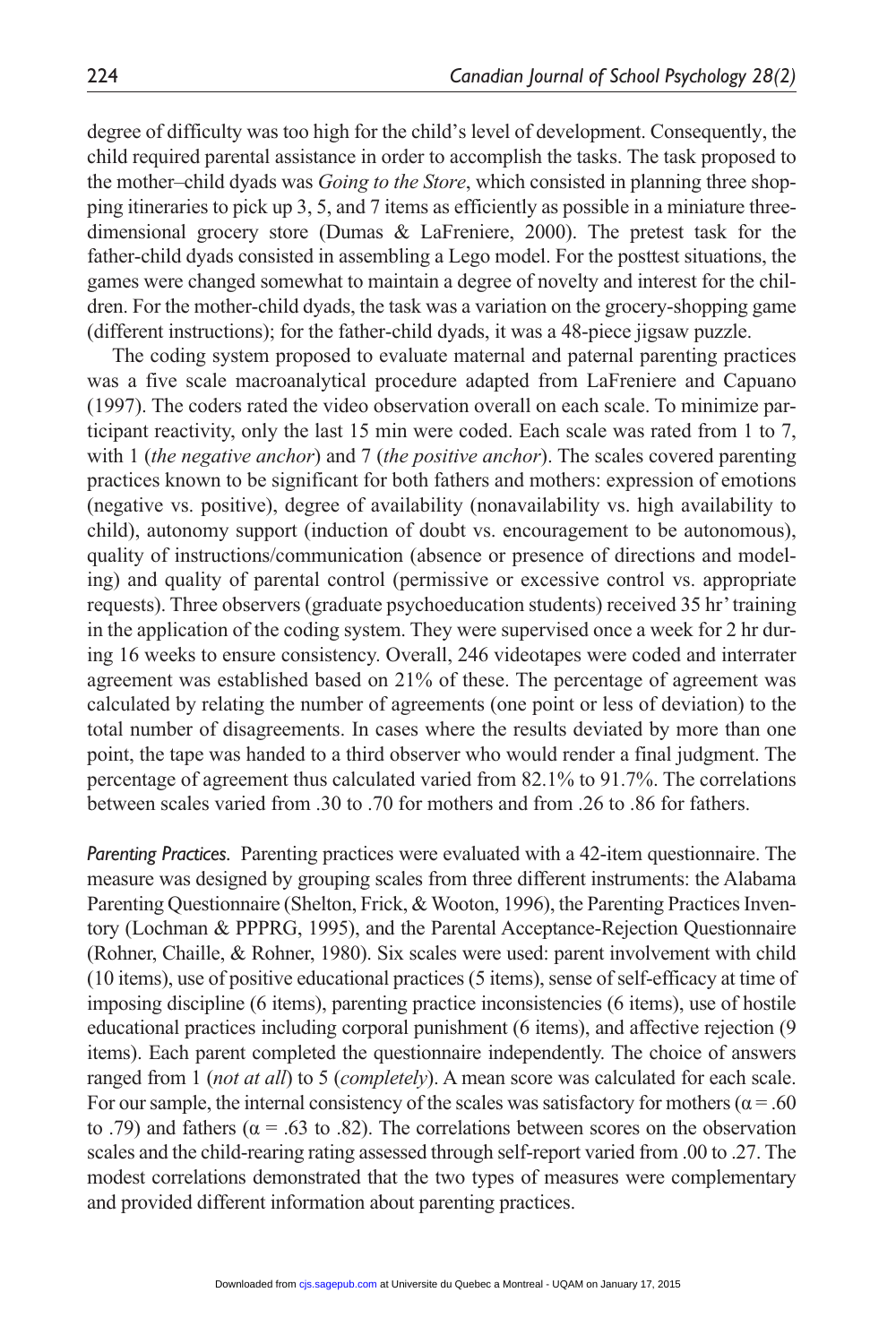*CBPs.* Both mother and teacher completed identical versions of a 75-item Likert-type questionnaire adapted from the Preschool Behavior Questionnaire to measure CBP (Tremblay, Vitaro, Gagnon, Piché, & Royer, 1992). Informants had to indicate frequency of certain behaviors on a scale of 1 (*never*) to 6 (*often*). However, for the purposes of our study, only the dimensions relating to externalized problems were used: indirect aggression (5 items), physical aggression (10 items), opposition (6 items), and hyperactivity (11 items). These items were grouped in such a manner as to obtain a single average score ranging from 1 to 6. The internal consistency of the composite scale was high (.94 for parents, .97 for teachers). The correlation between teacher and parent ratings was moderate, as expected, *r* = .37, *p* < .01.

*Parental Depression.* Self-reported depressive feelings were evaluated for both parents using the Center for Epidemiologic Studies Depression Scale (CES-D; Radloff, 1977). The questionnaire's 20 items are rated on a Likert-type 4-point frequency scale ranging from "*never or rarely*" to "*always*". The instrument has an internal consistency of .85 for the general population.

*Spousal Agreement.* Quality of spousal agreement between parents was evaluated by means of the Dyadic Adjustment Scale (Spanier, 1989). This 32-item questionnaire serves to evaluate level of agreement or disagreement with spouse or frequency of activities undertaken together. This instrument allows measuring four dimensions of the spousal relationship, namely, degree of consensus (13 items), spousal satisfaction (10 items), interspouse cohesion (5 items), and expression of affection (4 items). The instrument has an internal coherence of about .90 according to various studies and good reliability (.96) after 11 weeks.

# *Analytical Strategies*

First, the equivalence of the three groups at pretest was verified with respect to variables known to be connected to CBP (Toupin, Déry, Pauzé, Mercier, & Fortin, 2000). Second, multivariate analyses (MANCOVA) were run to detect main effects. The first sets of analyses covered variables for which data were available for all three groups (maternal parenting practices and CBP). A second set of analyses examined paternal parenting practices, as these data were available for only two of the three groups (MF and C). All the comparative analyses took into account family socioeconomic status, parental depression and quality of spousal relationship as covariates. Third, a series of univariate analyses of variance (ANCOVA) were run separately for each parenting practice. Finally, *t* tests were used to compare each group's mean scores at pre- and post-test.

# **Results**

By way of preliminary analyses, the equivalence of the three groups was verified at pretest (see Table 1). Results indicated significant intergroup differences on: family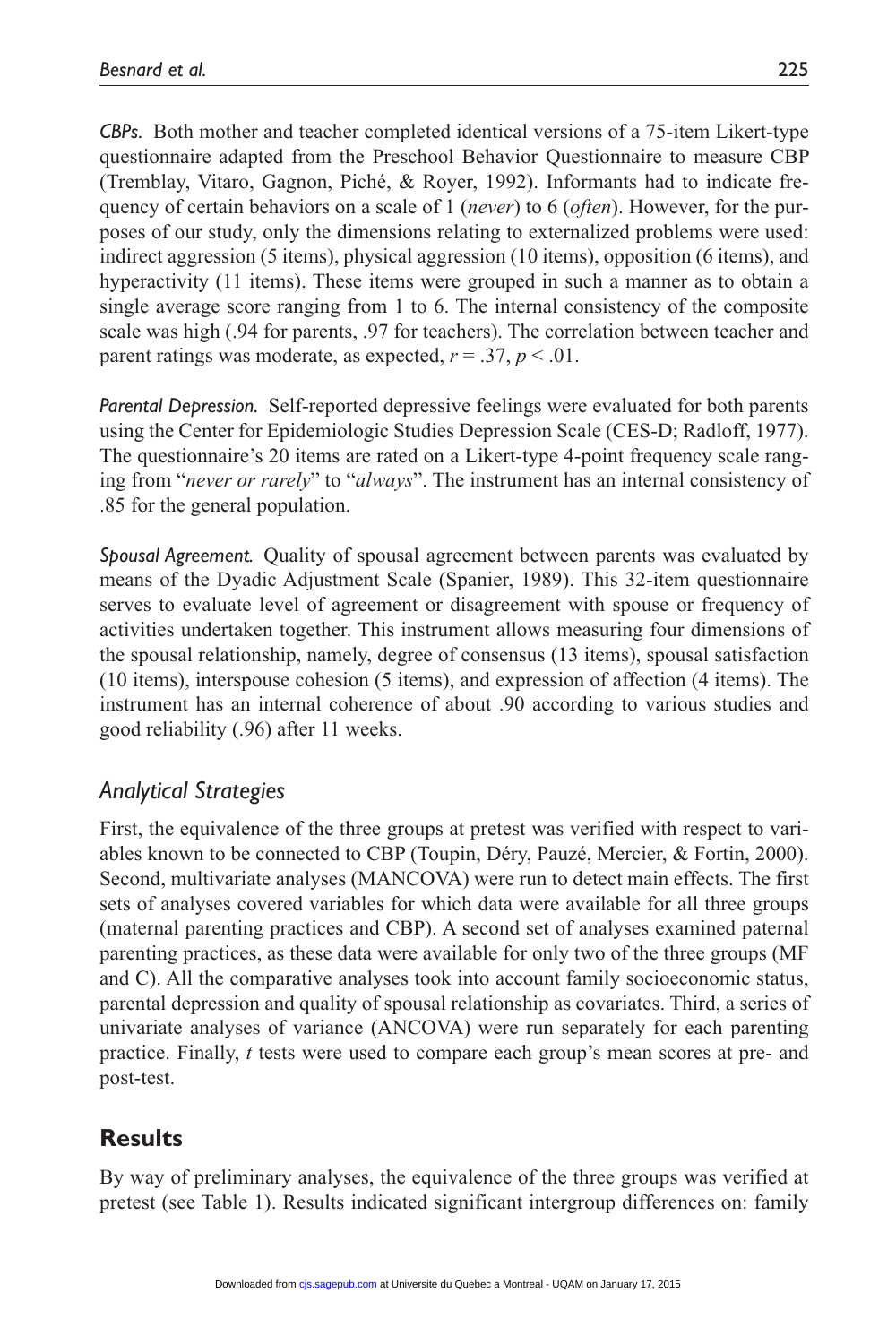|                                           |                    |                    |                     | $\chi^2$       |
|-------------------------------------------|--------------------|--------------------|---------------------|----------------|
|                                           | C group $(n = 18)$ | M group $(n = 13)$ | MF group $(n = 37)$ | <b>ANOVA F</b> |
| Child sex Girl %<br><b>CBP</b>            | 16                 | 46                 | 27                  | 3.29           |
| Teacher (SD)                              | 3.04(0.85)         | 2.90(0.78)         | 2.98(0.70)          | 0.10           |
| Mother (SD)                               | 2.66(0.56)         | 2.57(0.36)         | 2.91(0.51)          | 2.86           |
| Child age                                 |                    |                    |                     |                |
| Mean (SD)                                 | 5.61(0.29)         | 5.77(0.31)         | 5.68(0.29)          | 1.03           |
| Previous schooling                        |                    |                    |                     |                |
| Mean (SD)                                 | 52.9(9.3)          | 56.2(7.2)          | 53.1 (10.6)         | 0.57           |
| Mother's years of schooling               |                    |                    |                     |                |
| Mean (SD)                                 | 14.1(2.8)          | 13.1(3.5)          | 14.4(2.4)           | 2.85           |
| Father's years of schooling               |                    |                    |                     |                |
| Mean (SD)                                 | 12.9(2.6)          | 12.5(3.0)          | 14.1(3.2)           | 2.10           |
| Family income (\$)                        | 57,200             | 36,200             | 66,600              |                |
| Mean (SD)                                 | (21, 370)          | (27, 850)          | (20, 140)           | 9.52***        |
| Spousal relationship according to mothers |                    |                    |                     |                |
| Consensus                                 | 0.80(0.39)         | 0.74(0.37)         | 0.85(0.41)          | 0.40           |
| Spousal satisfaction                      | 1.11(0.33)         | 1.28(0.29)         | 1.25(0.44)          | 0.97           |
| Cohesion                                  | 2.96(0.54)         | 2.78(0.73)         | 3.17(0.37)          | $3.18*$        |
| Affection                                 | 0.86(0.32)         | 0.67(0.19)         | 0.72(0.39)          | 1.48           |
| Spousal relationship according to fathers |                    |                    |                     |                |
| Consensus                                 | 0.79(0.27)         | 0.89(0.22)         | 0.83(0.32)          | 0.47           |
| Spousal satisfaction                      | 1.08(0.25)         | 1.16(0.17)         | 1.22(0.37)          | 1.17           |
| Cohesion                                  | 3.12(0.45)         | 3.30(0.25)         | 2.99(0.36)          | $3.54*$        |
| Affection                                 | 0.72(0.22)         | 0.90(0.23)         | 0.85(0.36)          | 1.54           |
| Depression                                |                    |                    |                     |                |
| Mother                                    | 8.33(3.25)         | 11.1(7.66)         | 5.25(3.93)          | $6.21**$       |
| Father                                    | 5.22(4.11)         | 5.42(8.28)         | 4.19(4.25)          | 0.39           |

**Table 1.** Comparisons Across the Three Groups on the Control Variables.

Note: CBP = child behavior problem; C group = control group; M group = mother only participating; MF group = both mother and father participating.

\**p* < .05. \*\**p* < .01. \*\*\**p* < .000.

income,  $M \le MF$  and  $C, F = 9.52, p \le .000$ , cohesion according to mother, M and  $C <$  MF,  $F = 3.18$ ,  $p = .048$ , cohesion according to father, M and  $C >$  MF,  $F = 3.54$ ,  $p = .035$ , and maternal depression,  $M > MF$  and C,  $F = 6.21$ ,  $p = .032$ . Significant intergroup differences were also observed in terms of maternal parenting practices as measured by the questionnaire (see Table 2), namely: involvement,  $MF > M$ ,  $F = 3.69$ ,  $p = .030$ ; inconsistencies,  $M > C$ ,  $F = 3.51$ ,  $p = .036$ ; and affective rejection,  $M > C$ ,  $F = 4.47$ ,  $p = .015$ . Consequently, these variables were considered covariates in the analyses. No other differences emerged on any of the other child and parent variables.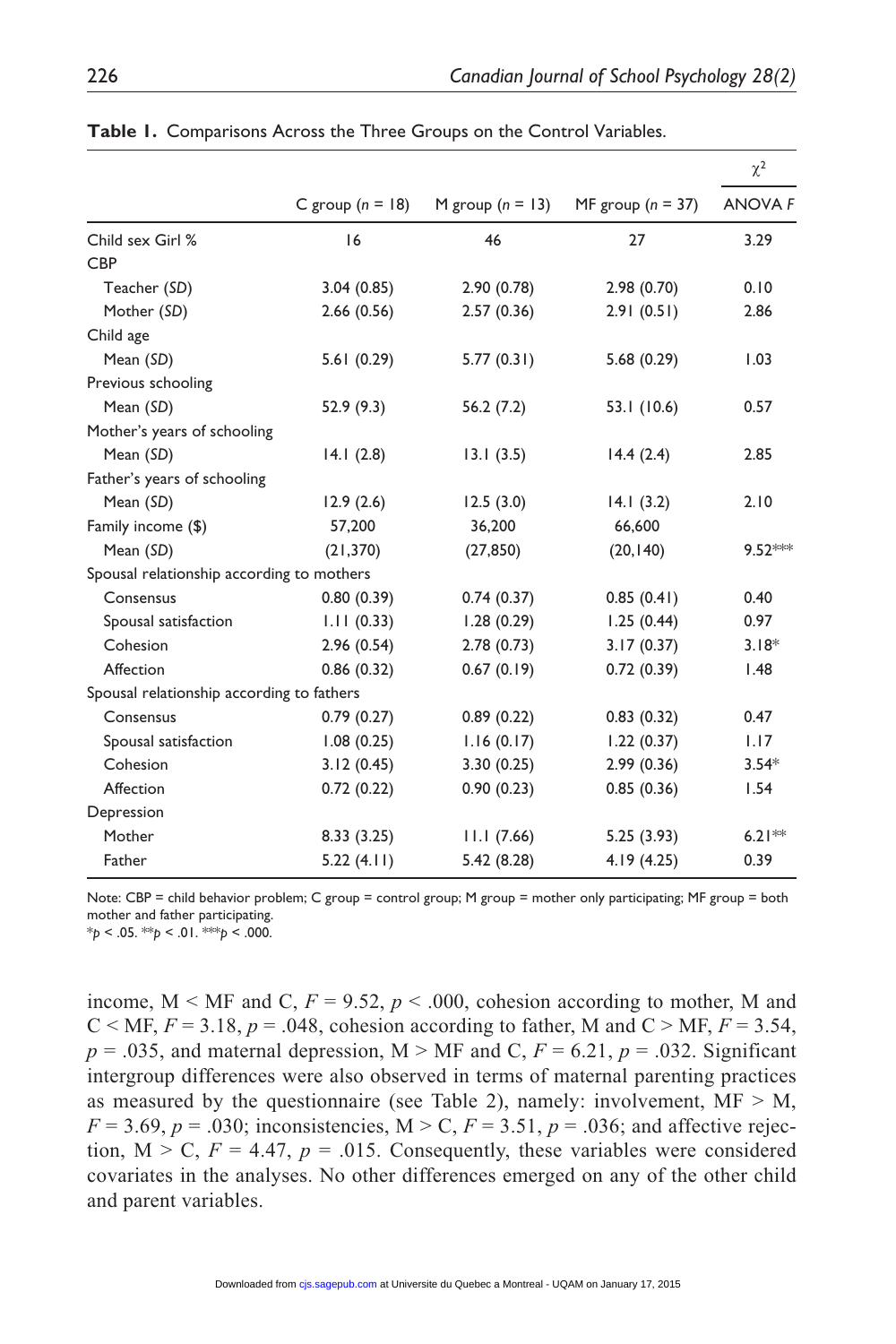| Maternal parenting practices C group M (SD) M group M (SD) MF group M (SD) |               |            |            | F         |
|----------------------------------------------------------------------------|---------------|------------|------------|-----------|
| Observed                                                                   |               |            |            |           |
| <b>Emotions</b>                                                            |               |            |            |           |
| Pretest                                                                    | 5.28(1.14)    | 5.38(0.94) | 5.08(1.08) | 0.46      |
| Posttest                                                                   | 4.61(1.24)    | 4.85(0.83) | 5.20(1.02) | 2.05      |
| Availability                                                               |               |            |            |           |
| Pretest                                                                    | 5.67(1.03)    | 5.58(0.95) | 5.54(0.98) | 0.10      |
| Posttest                                                                   | 5.22(1.17)    | 5.38(0.87) | 5.70(0.74) | 1.92      |
| Autonomy                                                                   |               |            |            |           |
| Pretest                                                                    | 5.06(1.06)    | 5.38(0.74) | 4.81(1.16) | 1.45      |
| Posttest                                                                   | 4.36(1.22)    | 4.81(1.03) | 5.12(1.17) | 2.62      |
| Instructions                                                               |               |            |            |           |
| Pretest                                                                    | 4.97(1.22)    | 5.42(0.91) | 5.09(1.02) | 0.72      |
| Posttest                                                                   | $4.78$ (1.11) | 5.38(0.77) | 5.27(1.02) | 1.85      |
| Control                                                                    |               |            |            |           |
| Pretest                                                                    | 4.92 (1.50)   | 5.00(1.00) | 4.42(1.43) | 1.27      |
| Posttest                                                                   | 4.56(1.29)    | 4.92(1.19) | 5.05(1.27) | 0.95      |
| Questionnaire                                                              |               |            |            |           |
| Involvement                                                                |               |            |            |           |
| Pretest                                                                    | 3.92(0.48)    | 3.66(0.66) | 4.11(0.48) | $3.69*$   |
| Posttest                                                                   | 3.81(0.66)    | 3.95(0.52) | 4.00(0.43) | 0.78      |
| Positive practices                                                         |               |            |            |           |
| Pretest                                                                    | 4.58(0.38)    | 4.48(0.55) | 4.61(0.24) | 0.41      |
| Posttest                                                                   | 4.55(0.53)    | 4.52(0.60) | 4.67(0.38) | 0.63      |
| Self-efficacy                                                              |               |            |            |           |
| Pretest                                                                    | 3.08(0.56)    | 3.05(0.90) | 3.12(0.67) | 0.07      |
| Posttest                                                                   | 3.49(0.78)    | 3.27(0.93) | 3.30(0.65) | 0.45      |
| Inconsistencies                                                            |               |            |            |           |
| Pretest                                                                    | 2.14(0.50)    | 2.58(0.44) | 2.21(0.49) | $3.51*$   |
| Posttest                                                                   | 2.27(0.58)    | 2.87(0.65) | 2.20(0.50) | $6.85***$ |
| Hostile practices                                                          |               |            |            |           |
| Pretest                                                                    | 1.44(0.27)    | 1.67(0.44) | 1.60(0.39) | 1.60      |
| Posttest                                                                   | 1.55(0.35)    | 1.67(0.43) | 1.51(0.40) | 0.73      |
| Affective rejection                                                        |               |            |            |           |
| Pretest                                                                    | 1.36(0.17)    | 1.65(0.45) | 1.44(0.23) | $4.46*$   |
| Posttest                                                                   | 1.42(0.24)    | 1.55(0.42) | 1.39(0.28) | 1.36      |

**Table 2.** Scores at Pre- and Post-Test for Maternal Parenting Practices for All Groups and Comparisons Across Groups (*n* = 68).

Note: C group = control group; M group = mother only participating; MF group = both mother and father participating.

 $*_{p}$  < .05. \*\**p* < .01. \*\**p* < .000.

Tables 2 and 3 give the mean scores and standard deviations obtained at pre- and post-test for each dimension of maternal and paternal parenting practices as perceived by the parents themselves and as coded by independent observers.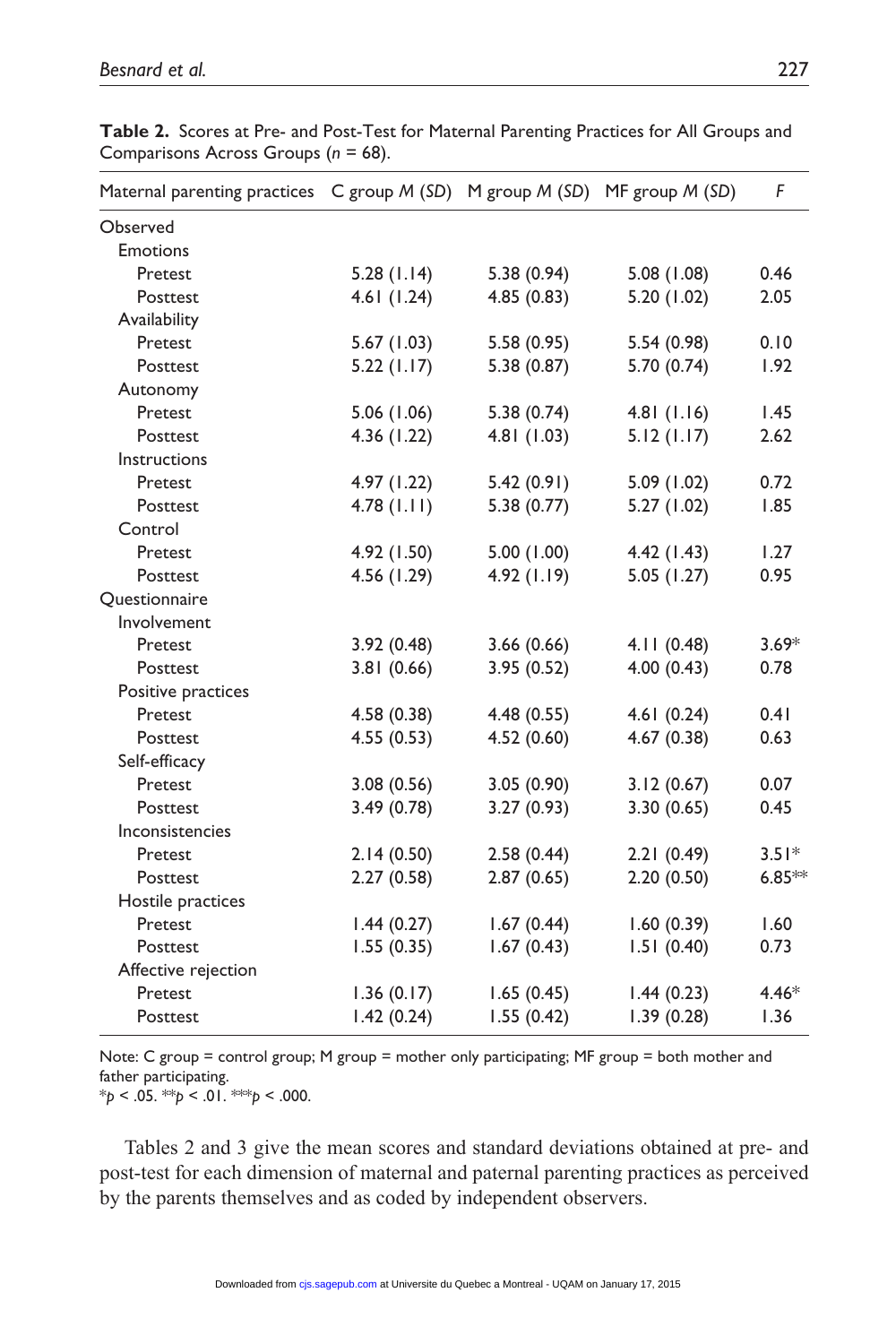| Paternal parenting practices | C group M (SD) | MF group M (SD) | F       |
|------------------------------|----------------|-----------------|---------|
| Observed                     |                |                 |         |
| <b>Emotions</b>              |                |                 |         |
| Pretest                      | 4.92(0.73)     | 5.16(0.97)      | 0.90    |
| Posttest                     | 4.72 (0.97)    | 5.24(0.73)      | $4.92*$ |
| Availability                 |                |                 |         |
| Pretest                      | 5.05(1.46)     | 4.95 (1.59)     | 0.06    |
| Posttest                     | 4.19(1.45)     | 5.11(1.27)      | $5.69*$ |
| Autonomy                     |                |                 |         |
| Pretest                      | 4.92 (0.97)    | 5.03(1.27)      | 0.10    |
| Posttest                     | 4.69(0.89)     | 5.16(1.01)      | 2.80    |
| Instructions                 |                |                 |         |
| Pretest                      | 4.64(1.43)     | 4.88 (1.50)     | 0.32    |
| Posttest                     | 3.92 (1.22)    | 4.86 (1.42)     | 5.89*   |
| Control                      |                |                 |         |
| Pretest                      | 4.58 (1.52)    | 4.89(1.43)      | 0.54    |
| Posttest                     | 4.31(1.43)     | 4.89(1.26)      | 2.39    |
| Questionnaire                |                |                 |         |
| Involvement                  |                |                 |         |
| Pretest                      | 3.82(0.63)     | 3.77(0.67)      | 0.06    |
| Posttest                     | 3.95(0.68)     | 3.61(0.68)      | 2.32    |
| Positive practices           |                |                 |         |
| Pretest                      | 4.59(0.71)     | 4.49(0.51)      | 0.24    |
| Posttest                     | 4.41 (0.67)    | 4.40 (0.48)     | 0.10    |
| Self-efficacy                |                |                 |         |
| Pretest                      | 3.40(0.71)     | 3.15(0.71)      | 1.20    |
| Posttest                     | 3.58(0.57)     | 3.43(0.54)      | 0.75    |
| Inconsistencies              |                |                 |         |
| Pretest                      | 2.29(0.50)     | 2.24(0.48)      | 0.13    |
| Posttest                     | 2.07(0.45)     | 2.27(0.55)      | 1.40    |
| Hostile practices            |                |                 |         |
| Pretest                      | 1.43(0.33)     | 1.61(0.42)      | 2.03    |
| Posttest                     | 1.25(0.22)     | 1.46(0.33)      | $4.60*$ |
| Affective rejection          |                |                 |         |
| Pretest                      | 1.37(0.39)     | 1.47(0.29)      | 0.90    |
| Posttest                     | 1.31(0.19)     | 1.38(0.24)      | 0.80    |

**Table 3.** Scores at Pre- and Post-Test for Paternal Parenting Practices of All Groups and Comparisons Across Groups (*n* = 55).

Note: C group = control group; MF group = both mother and father participating. \**p* < .05. \*\**p* < .01. \*\*\**p* < .000.

### *Differences Between Fathers*

First, intergroup differences were examined in terms of self-reported and observed paternal parenting practices, while controlling pretest differences in family income,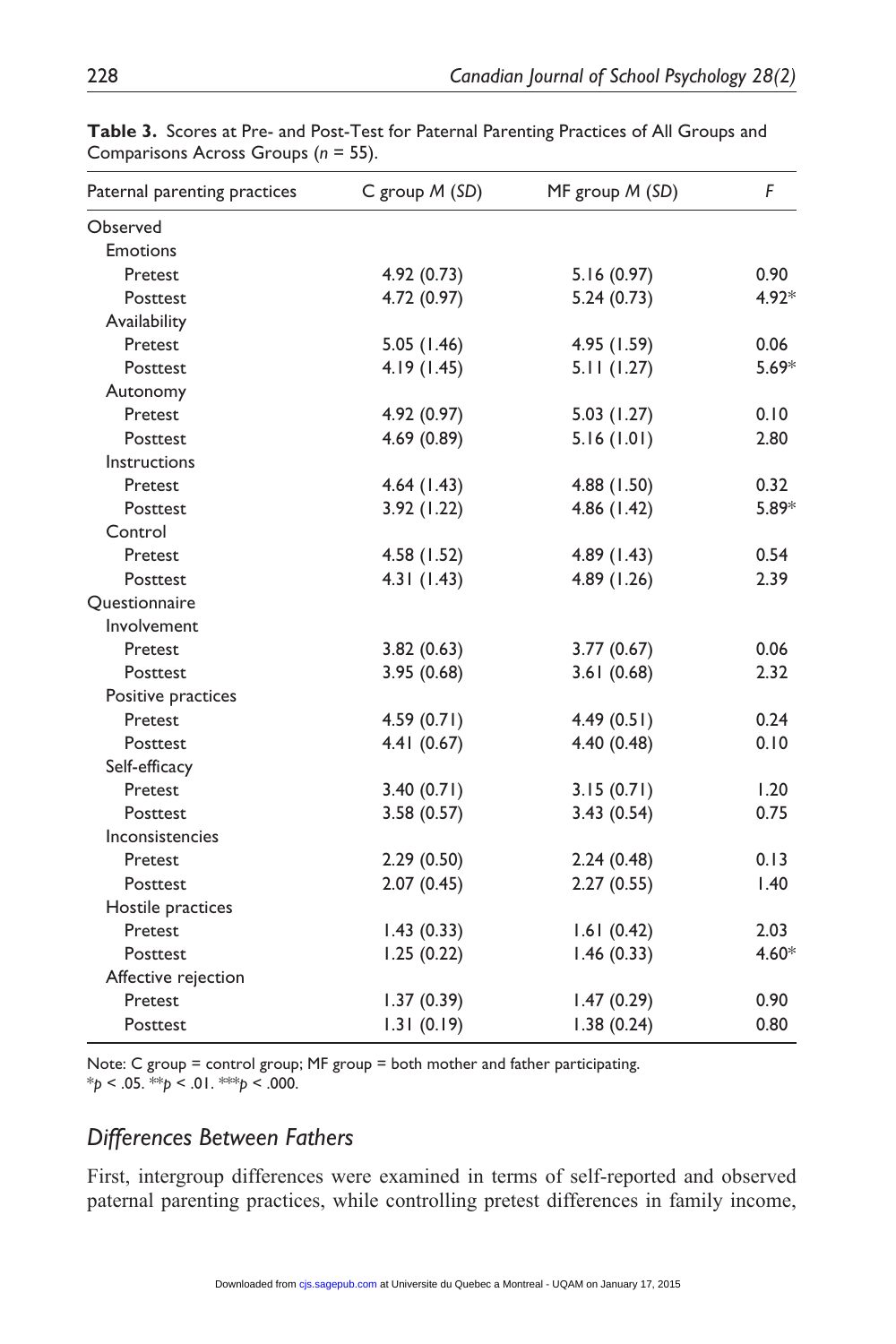

**Figure 1.** Quality of father availability over time and between groups.

maternal depression and spousal relationship. A  $2 \times 2$  MANCOVA (Group  $\times$  Time) revealed no significant differences regarding family income, quality of spousal relationship, and group or time effects for any of the dependent variables. However, a Group × Time interaction proved significant for observed parenting practices, indicating that the two groups (C and MF) evolved differently from pre- to post-test, *Pillai's Trace* = 0.08,  $F(1, 49) = 4.20$ ,  $p = .046$ ,  $ES = .10$ . As shown in Figure 1, the only significant effect to emerge pertained to father availability,  $F(1, 53) = 6.20$ ,  $p = .016$ , ES = .11. Comparing pre- and post-test scores for each group revealed that the effect was due to a significant decline in father availability in the C group,  $t = 2.31$ ,  $p = .033, 95\%$ CI  $[0.08, 1.65]$ , ES = .49.

### *Differences Between Mothers*

A set of  $3 \times 2$  MANOVA (Group  $\times$  Time) was carried out to evaluate maternal parenting practices. As was the case with fathers, no main effect emerged. However, a Group  $\times$  Time interaction proved significant for observed parenting practices, indicating that the three groups evolved differently from pre- to post-test, *Pillai's Trace* = .10, *F*(2,  $61$ ) = 3.38,  $p = .040$ , ES = .10. The results of a series of ANOVAs revealed significant interactions on the scales measuring quality of emotions,  $F(2, 65) = 3.01$ ,  $p = .05$ , ES = .07, autonomy support,  $F(2, 65) = 3.68$ ,  $p < .031$ , ES = .10, and maternal control,  $F(2, 65) = 3.34, p < .042, ES = .09$ . When pretest differences were controlled, results indicated a significant difference also regarding self-reported maternal parenting inconsistencies,  $F(2, 61) = 4.22$ ,  $p = .019$ ,  $ES = .12$ . As illustrated in Figures 2 to 5, the post hoc tests showed that mothers in the C group expressed more negative emotions toward their children during the observation session at posttest than at pretest, *t* = 2.18,  $p = 0.043$ , 95% CI [0.02, 1.31], ES = .47. Mothers in the MF group improved with respect to quality of control,  $t = -2.51$ ,  $p = .017$ , 95% CI [1.15, 0.12], ES = .39, and those in the M group showed a significant decrease in autonomy support from pre- to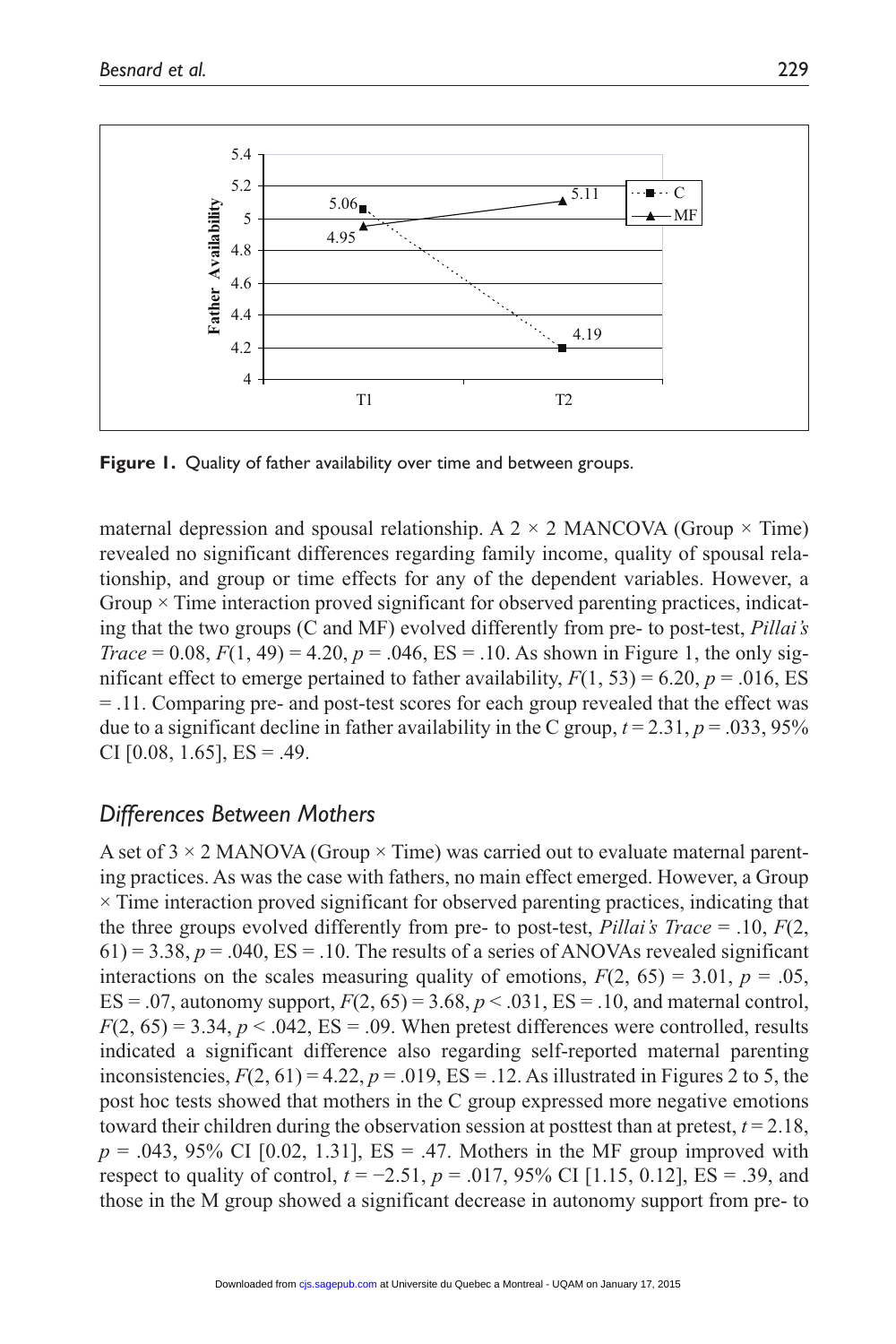

**Figure 2.** Quality of maternal emotions over time and between groups.



**Figure 3.** Quality of maternal control over time and between groups.



**Figure 4.** Maternal autonomy support to child over time and between groups.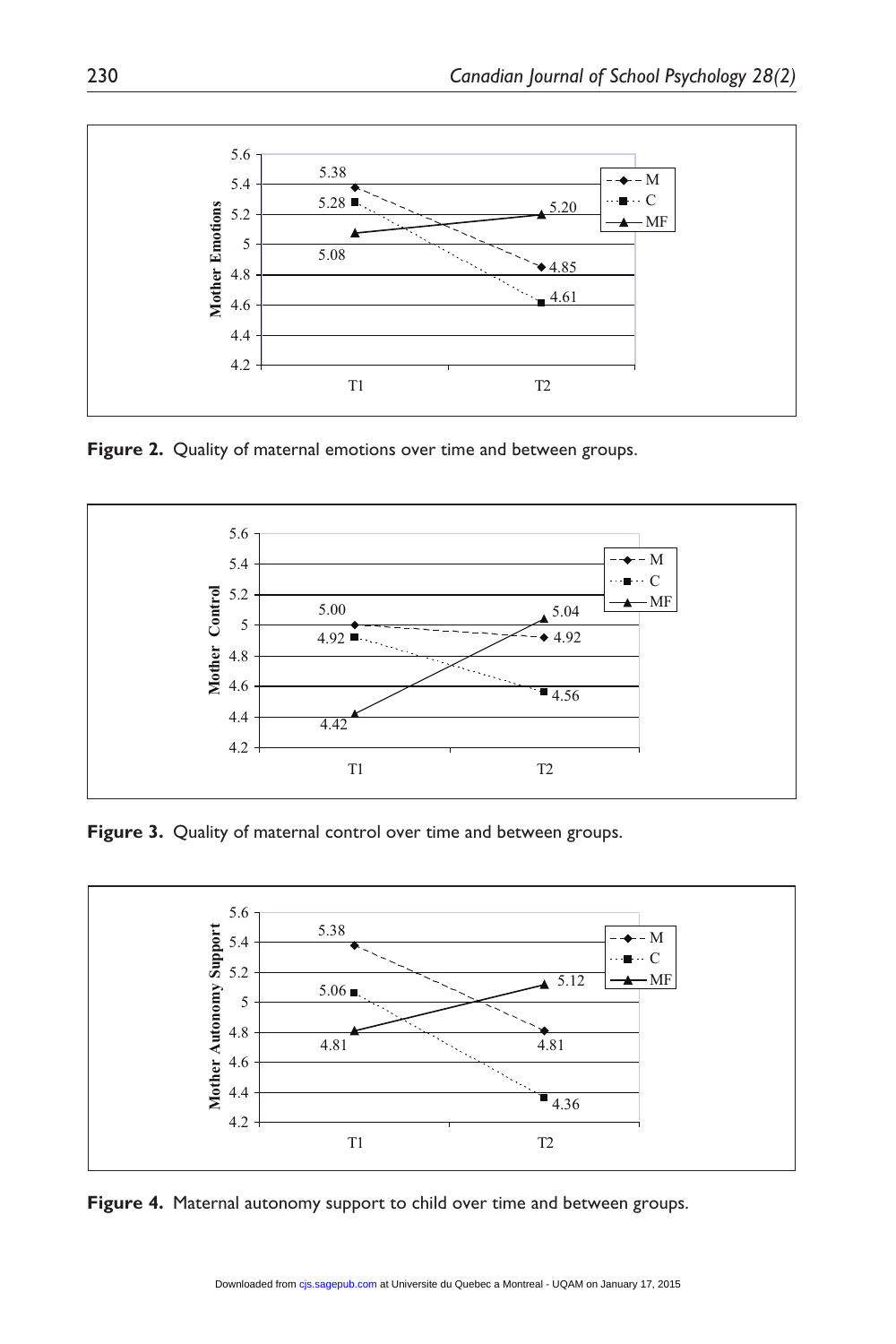

**Figure 5.** Mother inconsistencies over time and between groups.

post-test, *t* = 2.48, *p* = .029, 95% CI [−1.10, 1.77], ES = .58. Finally, no significant intergroup differences emerged for parenting inconsistencies.

# *Differences Between Children*

With regard to CBP, the analyses yielded no significant group effect,  $F(2, 61) = 0.47$ , *ns*, or Group  $\times$  Time interaction,  $F(2, 61) = 0.07$ , *ns*, on the basis of mother or teacher reports. However, a time effect was noted,  $F(1, 61) = 80.17$ ,  $p < .000$ ,  $ES = .57$ , which showed CBP in the three groups decreased from pre- to post-test.

# **Discussion**

The purpose of our study was to test the effectiveness of parent training when both parents took part in the intervention, compared with when only mothers participated. In doing so, we sought to remedy the methodological limits of earlier research that were raised in the literature review. For example, we measured parenting practices with as much consideration for fathers as for mothers, based on both self-report and independent third-party observation. Dimensions selected to measure parenting practices covered aspects related to mothers as well as other aspects more closely connected to fathers. Moreover, statistical controls were carried out at the level of socioeconomic status, parental depression, and spousal agreement so as to gauge the impact of these variables on maternal and paternal parenting practices, respectively.

*Parent Perception Versus Actual Parenting Practices.* Results indicate a change in observed parenting practices but parents themselves perceived no change in their behavior, except as regards maternal parenting inconsistencies. Various works have clarified the links between severity of CPB and parental sense of self-competency with respect to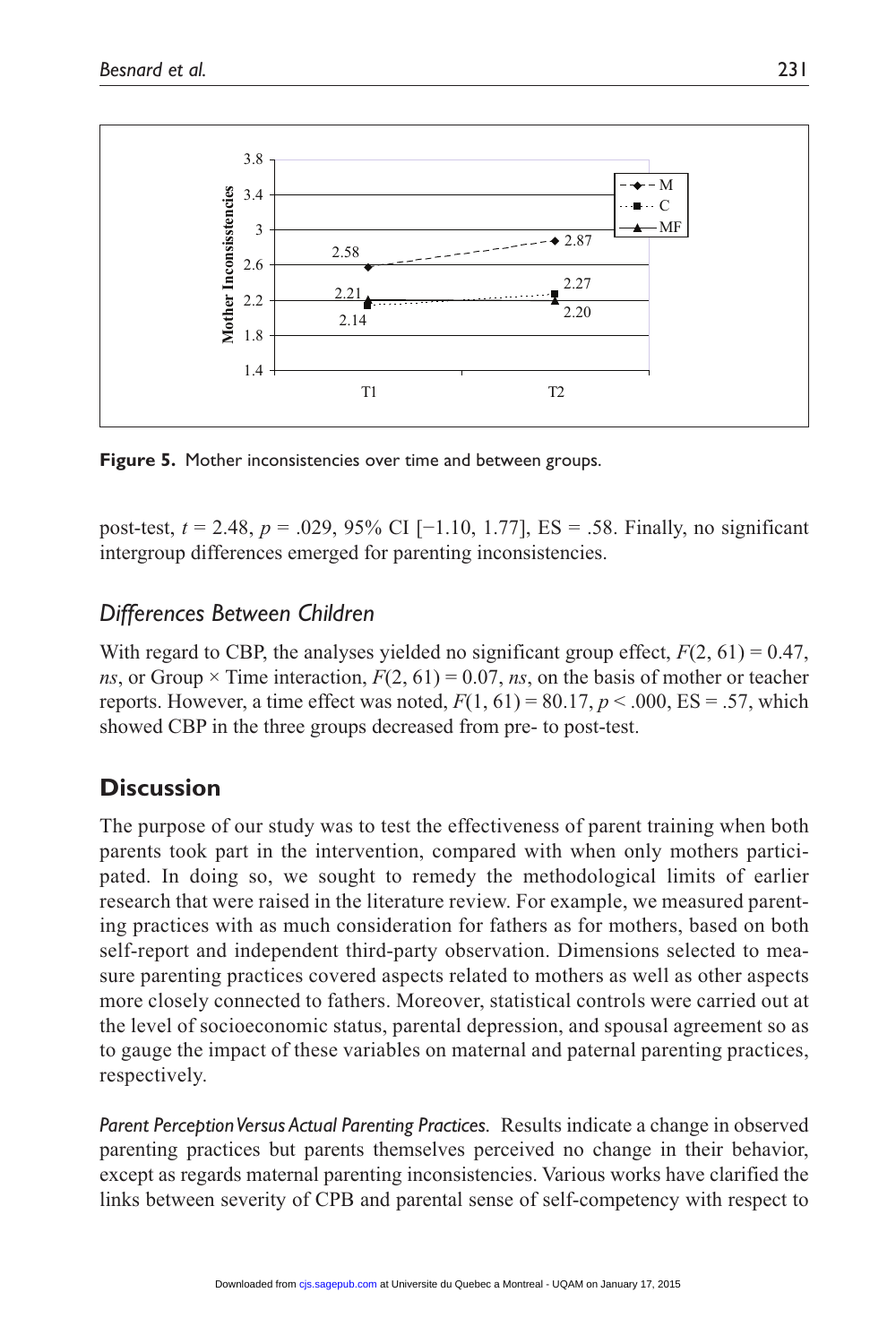parental role (Hill & Bush, 2001; Jones & Prinz, 2005). Parental education programs for parents of children with CBP should seek to improve these aspects at all costs, in addition to modifying parent behavior (Webster-Stratton et al., 2004). It would be interesting to see whether the changes in the parents' actual child-rearing practices influence their self-perception over the long term.

*Effect on Mothers and Fathers.* The results indicate that the parent training had differential effects on fathers and mothers. Mothers in the three groups differed over time on three dimensions of parenting practices: quality of emotions, autonomy support, and control. Where fathers are concerned, results indicate only one effect regarding reduced degree of availability in the C group. Results point in the same direction as Lundahl et al. (2008), to the effect that parent training has a greater effect on mothers than on fathers. However, this finding might be undermined by various factors. First, few tools have been specifically developed to assess paternal parenting practices; their lack of refinement in this regard may unduly influence their assessment of fathers (Pettit, Bates, & Dodge, 1993). Furthermore, little is known about father-specific dimensions associated with CBP whereas those specific to mothers are more established (Besnard, Verlaan, Capuano, Poulin, & Vitaro, 2011). Second, results may be accounted for by the different tasks for fathers and mothers. The grocery-store game is a validated observational task frequently used to evaluate maternal parenting practices (Dumas & LaFreniere, 2000). A similar validated observational task was not available for fathers. Therefore, the jigsaw puzzle and the Lego task might not highlight the relational capacities of fathers as clearly. Also, activities of the sort are more common among children, they have fewer rules to follow and do not require the assimilation of as much information as the grocerystore game.

*Hypothesis 1.* Contrary to expectations, the parenting practices of fathers who participated in the parent training did not improve. However, the parenting practices of fathers who did not receive training worsened, particularly as regards quality of availability to child. These results validate the recommendations of Coplin and Houts (1991), who stressed the importance of obtaining data on the parenting practices of fathers so as to determine whether they benefit from programs. These results confirm the importance of control groups as pointed out in the literature review. Our results demonstrate maintenance of an already high level of paternal availability while a significant deterioration was quantified in the control group. Therefore, the parent training had a preventive effect on the decreasing availability of fathers for children over time. As all the children in this study were identified as exhibiting CBP at pretest and in accordance with the transactional model, it is not surprising that a breakdown in parenting practices was observed in families that did not receive the intervention. It is acknowledged that presence of CBP can over the long term have a negative effect on parenting practices (Combs-Ronto, Olson, Lunkenheimer, & Sameroff, 2009). In this regard, the aim of the targeted preventive intervention under study is precisely to stop deterioration of families presenting accrued risks.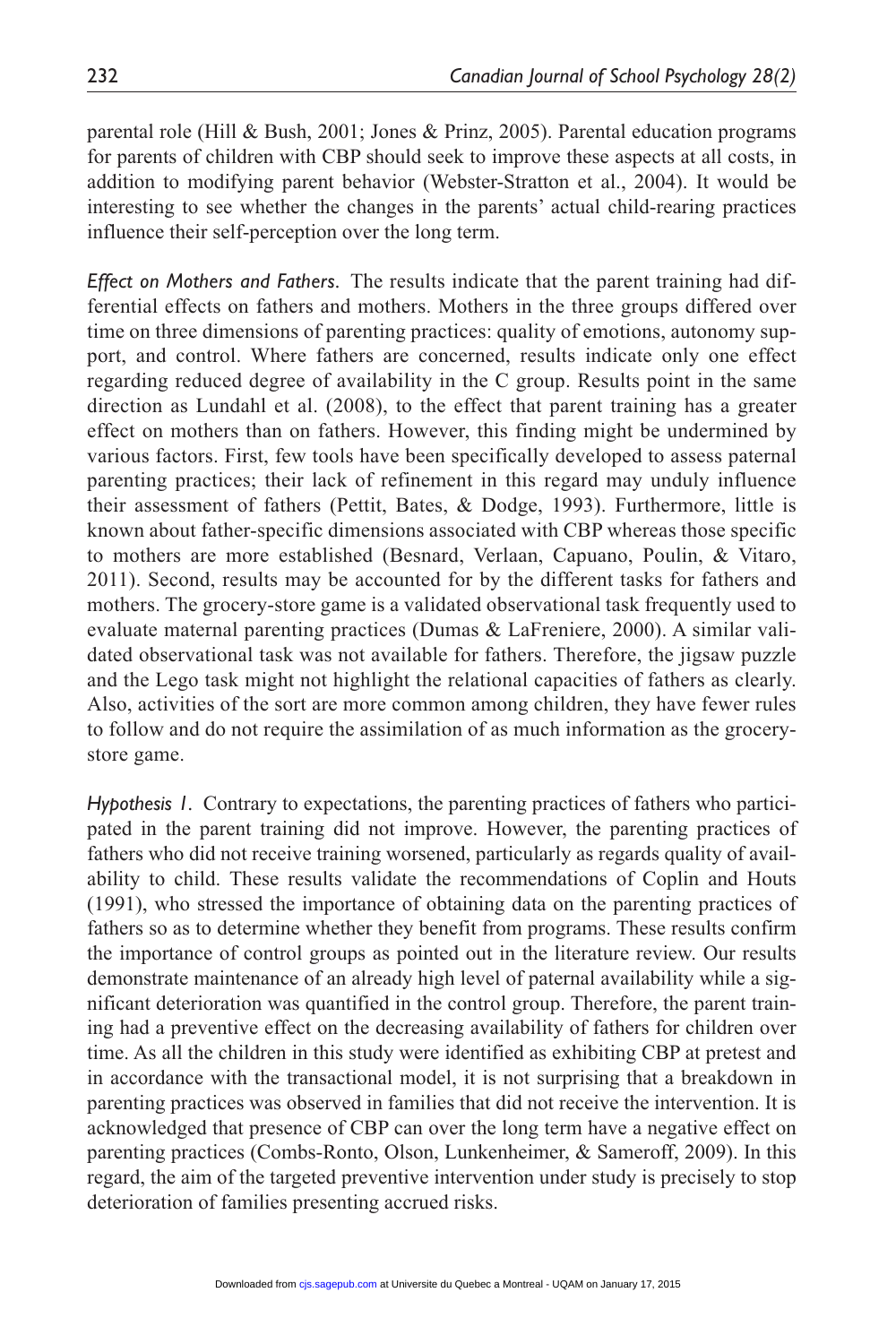*Hypothesis 2.* With regard to maternal parenting practices, the analyses revealed major differences across the three groups. First, results indicate that mothers in the MF group made greater use of approval and congratulations and established a more effective partnership with the child. Moreover, results showed considerable deterioration in the M group with regard to autonomy support, indicating that mothers were more critical of their children's initiatives, generated more doubt in the children, and encouraged children to depend on them. Significant deterioration was also observed from pre- to post-test in the C group concerning quality of emotions expressed by mothers during exchanges with children.

While we established that there was a preventive effect when both parents participated in the intervention, the deterioration noted when mothers participated alone is more difficult to explain. One assumption regards the length of the intervention; six sessions might have been sufficient when both parents participated but not so when only the mother did. According to Horton (1984), when both parents take part in an intervention, they can encourage and support each other in the practical application of what they learn. Instead, mothers who participate in an intervention unaccompanied might have greater difficulty applying new knowledge when interacting with their children. A second conjecture has to do with the characteristics of the groups, which suggest that we might be dealing with different family structures. Families in the MF and C groups had almost double the income of those in the M group even though all were dual-parent families and had an equivalent level of schooling. The income differential and the fact that only the mother agreed to participate in the intervention suggests that, in M group families, one parent (the father) worked outside the home and the mother was the one primarily responsible for child rearing. We might suspect also that M group families embraced a more traditional view of parental roles and that these fathers might in some cases have opposed or boycotted attempts by the mother to introduce change (Johnson, 2003). As a third and last possibility, while the program had a preventive effect on MF group families, it may also have slowed the evolution of difficulties for mother in M group. It would be interesting in future to examine this hypothesis by forming a control group of dual-parent families in which fathers decline to participate.

*Hypothesis 3.* As for our hypothesis regarding CBP, the analyses revealed no significant differences owing to father participation in the intervention. Various reasons might explain this. First, the theoretical model on which the parent-training component of the program is based suggests that observed improvements in terms of parenting practices should ultimately translate into improvements in child behavior. However, we might wonder whether the low intensity of the intervention and the modest changes observed in parenting practices are enough to actually have an impact on child behavior. In this regard, other studies have indicated the need for higher intensity interventions. For example, in the study by Webster-Stratton et al. (2004), parents took part in 23 group meetings, each two hours long. Bagner and Eyberg (2003), for their part, reported that the PC-IT required from 12 to 18 sessions for parents to master the practices taught and for their children to no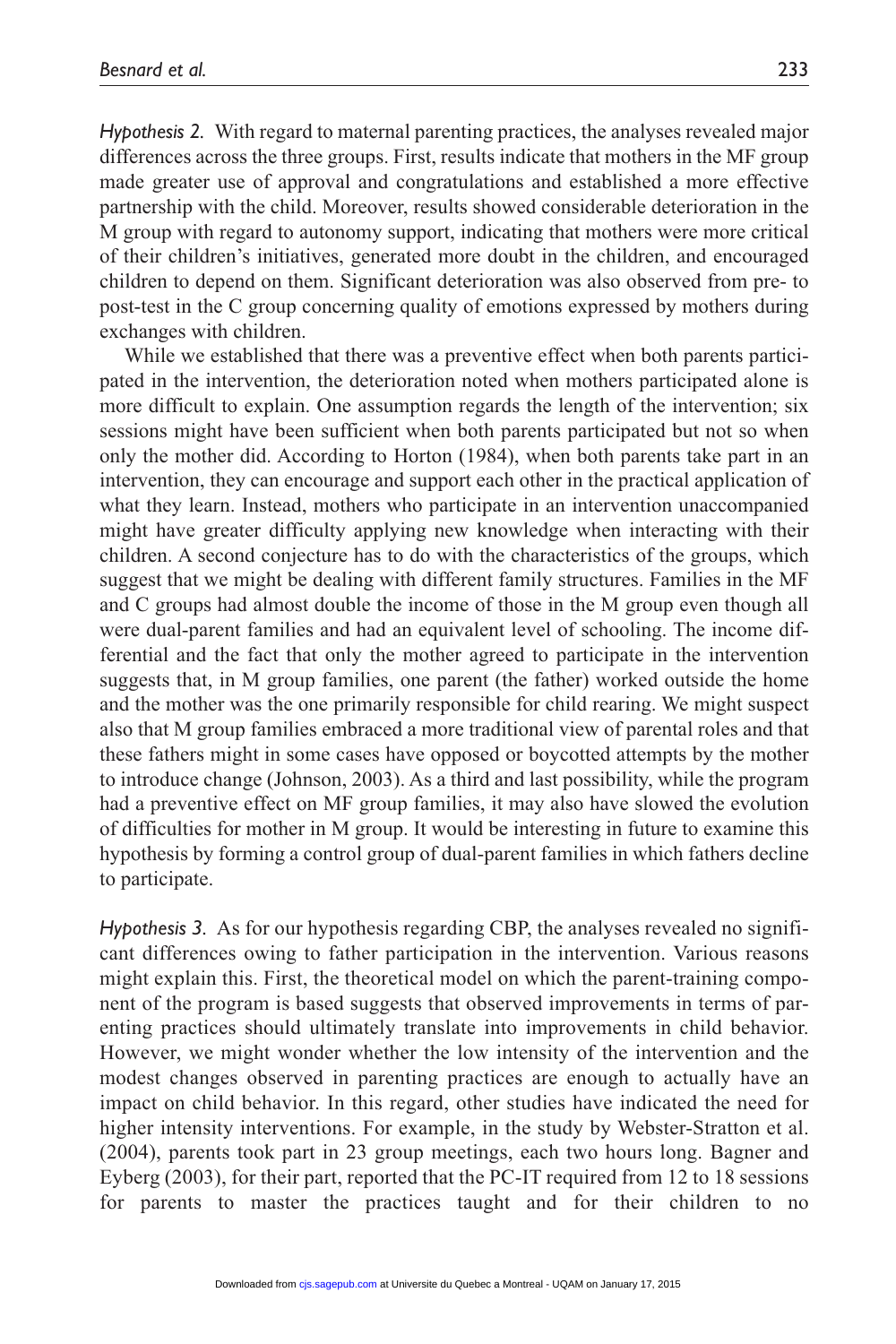longer be considered problem cases. All this suggests that early intervention must be sufficiently intense in order to modify CBP and deflect the developmental path of young children. Another reason that might account for the nonsignificant results regarding CBP is the fact that all groups of children who participated in the schoolbased component showed a medium effect size over time regarding CBP; the little number of participants in each group might mask the statistical add effect of father participation.

*Limitations.* The study has many strengths but also several limitations. First, as our intention was to isolate the added effect of father participation, only dual-parent families from the initial Fluppy program sample were selected. This meant that these families presented fewer risk factors (e.g., single-parent family, lower family income) than did others with children with behavior problems. Consequently, our results must be interpreted with caution and cannot be generalized to all families. Second, our study is based on a quasi-experimental design whereby families were randomly distributed across the experimental and control groups, but the experimental groups were constituted on the basis of the voluntary participation of one or both parents. Ideally, the unique effect of father participation should have been tested through random assignment across all three groups. However, as our study demonstrated, this is difficult to achieve in the field when mothers and fathers are free to decide whether to participate and few fathers actually end up doing so after being randomly assigned. Under the circumstances, the methodology adopted for our study represents a good, realistic alternative to total random assignment, which would likely prove unreliable in the end owing to high father attrition.

In conclusion, preventive programs that promote the development of positive parenting practices, such as Fluppy, seem more effective and allow bringing about a faster change in parenting practices if both parents participate. Although measurements were probably taken too soon after the intervention to observe any consequent change in CBP, our results show that the parent training has a beneficial effect on parenting practices. These results carry interesting implications for intervention particularly in that they confirm the importance of stepping up efforts to implicate both parents in prevention programs for disruptive children. Indeed, the results also confirm the importance of conducting targeted interventions early on in order to prevent an increasingly problematic parent–child relationship from taking root.

Looking forward, this study underscores the importance of continuing to develop instruments of measurement that better take into account the specificities of paternal parenting practices. Furthermore, it would be interesting to extend the research timeframe and to check whether father participation supports the longer-term maintenance of changes observed in the family. Longitudinal data would also make it possible to verify whether changes in the parenting practices of both parents translate into improved child behavior. Lastly, in future, it would be interesting to randomly distribute dual-parent families who wish to take part in research into two groups, namely, one where the mother alone undergoes parent training and the other where both parents do.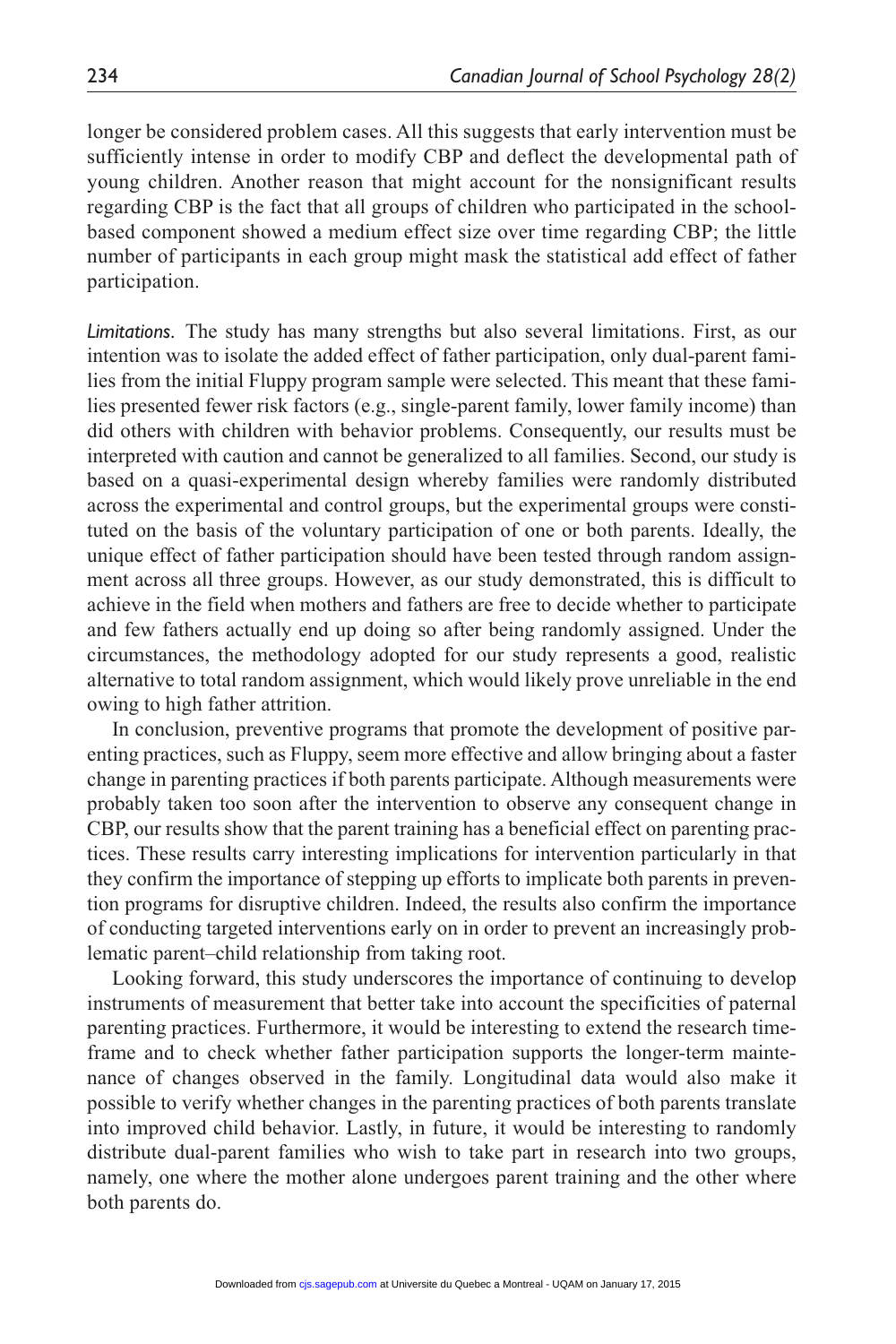### **Declaration of Conflicting Interests**

The author(s) declared no potential conflicts of interest with respect to the research, authorship, and/or publication of this article.

### **Funding**

The author(s) disclosed receipt of the following financial support for the research, authorship, and/or publication of this article: This study was made possible through the financial support granted the first author by the Fonds québécois de la recherche sur la société et la culture (FQRSC), the Groupe de recherche sur les inadaptations sociales de l'enfance (ARUC GRISE), the Université de Sherbrooke, and thanks to financial backing received by the other authors from the Fondation Lucie et André Chagnon, the Social Sciences and Humanities Research Council (SSHRC), the FQRSC, the Canadian Institutes of Health Research (CIHR), the Canadian Council on Learning (CCL), the Conseil québécois de la recherche sociale (CQRS), the Commission scolaire de Laval, the Agence des réseaux locaux de services de santé et de services sociaux de Laval, the Centre de santé et de services sociaux de Laval and the Centre de psychoéducation du Québec.

### **References**

- Bagner, D. M., & Eyberg, S. M. (2003). Father involvement in parent training: When does it matter? *Journal of Clinical Child and Adolescent Psychology*, *32*, 599-605.
- Besnard, T., Verlaan, P., Capuano, F., Poulin, F., & Vitaro, F. (2011). Les pratiques parentales des parents d'enfants en difficultés de comportement: Effets de la dyade parent-enfant [Parenting practices of parents of children with behavior problems: Effects of the parentchild dyad]. *Canadian Journal of Behavioural Science*, *43*, 254-266.
- Boyum, L., & Parke, R. (1995). The role of family emotional expressiveness in the development of children's social competence. *Journal of Marriage and the Family*, *57*, 593-608.
- Capuano, F., Vitaro, F., Poulin, F., Verlaan, P., Vinet, I., & CPÉQ. (2010). The Fluppy program: History and dissemination in Quebec. *Revue de Psychoéducation*, *39*(1), 1-26.
- Combs-Ronto, L. A., Olson, S. L., Lunkenheimer, E. S., & Sameroff, A. J. (2009). Interactions between maternal parenting and children's early disruptive behavior: Bidirectional associations across the transition from preschool to school entry. *Journal of Abnormal Child Psychology*, *37*, 1151-1163.
- Coplin, J. W., & Houts, A. C. (1991). Father involvement in parent training for oppositional child behavior: Progress or stagnation? *Child & Family Behavior Therapy*, *13*(2), 29-51.
- Cowan, P. A., Cowan, C. P., Pruett, M. K., Pruett, K., & Wong, J. J. (2009). Promoting fathers' engagement with children: Preventive interventions for low-income families. *Journal of Marriage and Family*, *77*, 663-679.
- Dishion, T. J., & McMahon, R. J. (1998). Parental monitoring and the prevention of child and adolescent problem behavior: A conceptual and empirical formulation. *Clinical Child Family Psychology Review*, *1*, 61-75.
- Dodge, K. A. (2001). The science of youth violence prevention: Progressing from development epidemiology to efficacy to effectiveness to public policy. *American Journal of Preventive Medicine*, *20*, 63-70.
- Dumas, J. E., & LaFreniere, P. J. (2000). "Going to the store": An observational measure of parent-child interactions for preschoolers. In K. Gitlin-Werner, A. Sandgrund & A. Schaefer (Eds.), *Play diagnosis and assessment* (pp. 401-416). New York, NY: John Wiley.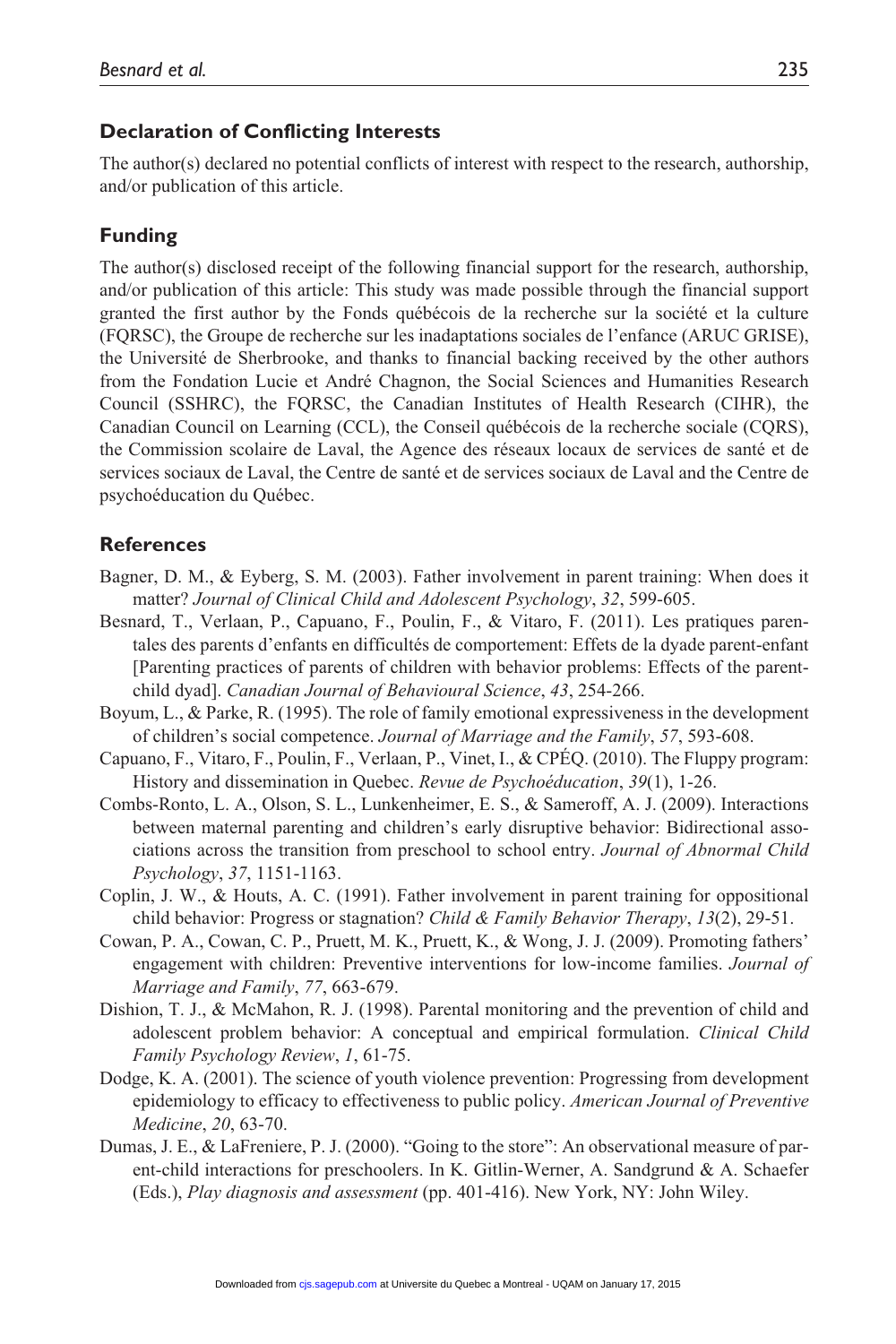- Goeke-Morey, M. C., & Cummings, E. M. (2007). Impact of father involvement: A closer look at indirect effects models involving marriage and child adjustment. *Applied Development Sciences*, *11*, 221-225.
- Hahn, R., Fuqua-Whitley, D., Wethington, H., Lowy, J., Crosby, A., Fullilove, M., & Dahlberg, L. (2007). Effectiveness of universal school-based programs to prevent violent and aggressive behavior: A systematic review. *American Journal of Preventive Medicine*, *33*(Supplement 2), S114-S129.
- Hahlweg, K., Heinrichs, N., Kuschel, A., Bertram, H., & Naumann, S. (2010). Long-term outcome of a randomized controlled universal prevention trial through a positive parenting program: Is it worth the effort? *Child & Adolescent Psychiatry & Mental Health*, *4*, 14.
- Hill, N. E., & Bush, K. R. (2001). Relationships between parenting environment and children's mental health among African American and European mothers and children. *Journal of Marriage and the Family*, *63*, 954-966.
- Holmes, E. K., Galovan, A. M., Yoshida, K., & Hawkins, A. J. (2010). Meta-analysis of the effectiveness of resident fathering programs: Are family life educators interested in fathers? *Family Relations*, *59*, 240-252.
- Horton, L. (1984). The father's role in behavior parent training: A review. *Journal of Clinical Child Psychology*, *13*, 274-279.
- Institut de la statistique du Québec. (2003). *Census families by structure and average income, Montréal and Laval administrative regions, 2000*. Québec, City, Québec, Canada: Gouvernement du Québec.
- Johnson, V. K. (2003). Linking changes in whole family functioning and children's externalizing behavior across the elementary school years. *Journal of Family Psychology*, *17*, 499-509.
- Jones, T. L., & Prinz, R. J. (2005). Potential roles of parental self-efficacy in parent and child adjustment: A review. *Clinical Psychology Review*, *25*, 341-363.
- Kaminski, J. W., Valle, L. A., Filene, J. H., & Boyle, C. L. (2008). A meta-analytic review of components associated with parent training program effectiveness. *Journal of Abnormal Child Psychology*, *36*, 567-589.
- LaFreniere, P. J., & Capuano, F. (1997). Preventive intervention as a means of clarifying direction of effects in socialization: Anxious-withdrawn preschoolers. *Development and Psychopathology*, *9*, 551-564.
- Lamb, M. E. (2004). *The role of the father in child development*. Hoboken, NJ: John Wiley.
- Leaper, C., Anderson, K. J., & Sanders, P. (1998). Moderators of gender effects on parents' talk to their children: A meta-analHysis. *Developmental Psychology*, *34*, 3-27.
- Lewis, C., & Lamb, M. E. (2003). Fathers' influences on children's development: The evidence from two-parent families. *European Journal of Psychology of Education*, *18*, 211-228.
- Lochman, J. E., & PPPRG. (1995). Screening of child behaviour problems for preventive programs at school entry. *Journal of Consulting and Clinical Psychology*, *63*, 549-559.
- Lundahl, B., Risser, H. J., & Lovejoy, M. C. (2006). A meta-analysis of parent training: Moderators and follow-up effects. *Clinical Psychology Review*, *26*, 86-104.
- Lundahl, B. W., Tollefson, D., Risser, H., & Lovejoy, M. C. (2008). A meta-analysis of father involvement in parent training. *Research on Social Work Practice*, *18*(2), 97-106.
- National Institute of Child Health and Human Development. (2004). Fathers' and mothers' parenting behavior and beliefs as predictors of children's social adjustment in the transition to school. *Journal of Family Psychology*, *18*, 628-638.
- Palm, G., & Fagan, J. (2008). Father involvement in early childhood programs: Review of the literature. *Early Child Development and Care*, *178*, 745-759.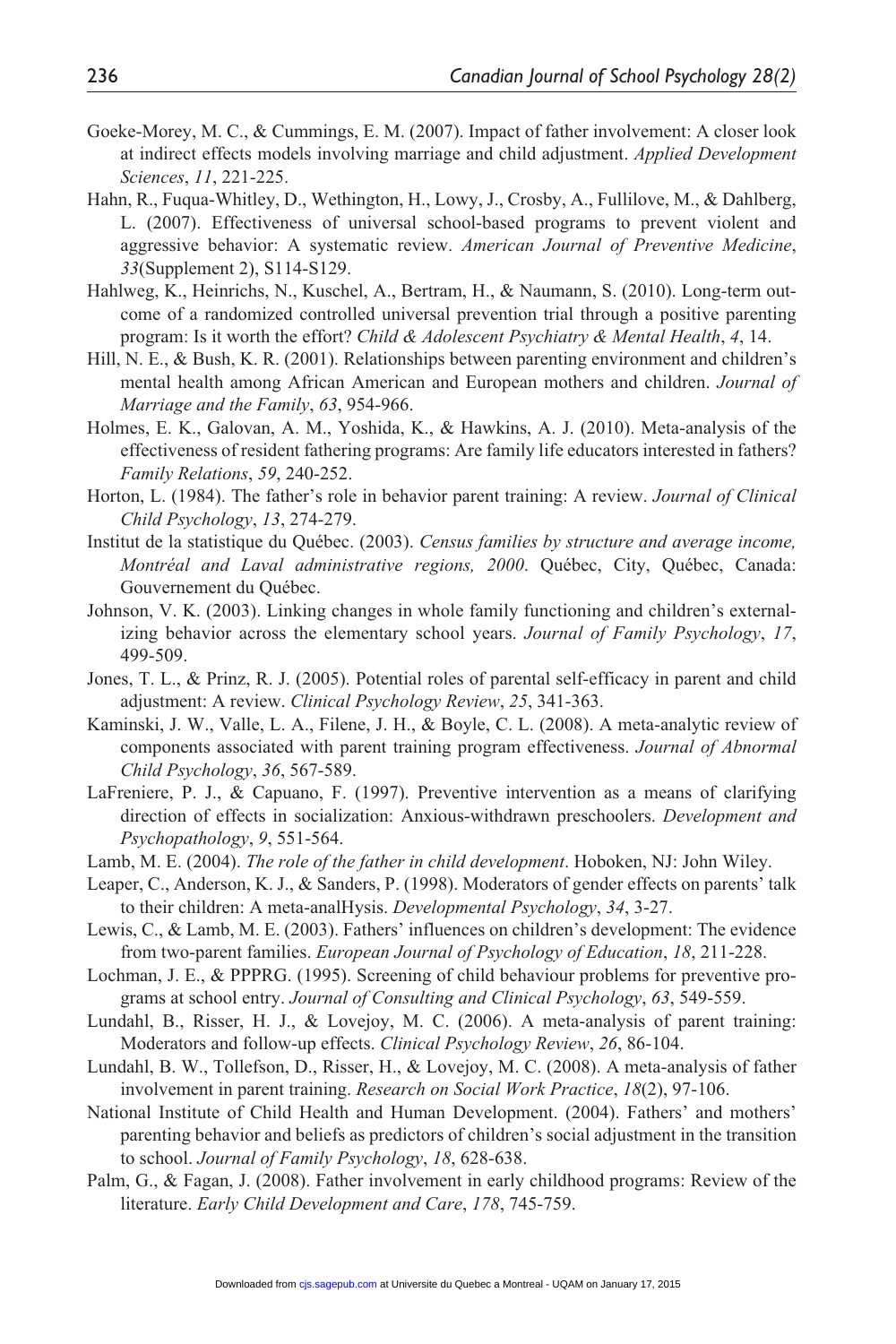- Paquette, D., Carbonneau, R., Dubeau, D., Bigras, M., & Tremblay, R. E. (2003). Prevalence of father-child rough-and-tumble play and physical aggression in preschool children. *European Journal of Psychology of Education*, *18*(2), 171-189.
- Parke, R., & Buriel, R. (1998). Socialization in the family: Ethnic and ecological perspectives. In N. Eisenberg (Ed.), *Social, emotional and personality development (Handbook of child psychology*; pp. 463-552). New York, NY: Wiley.
- Patterson, G. R. (2002). The early development of coercive family process. In J. B. Reid, G. R. Patterson & J. Snyder (Eds.), *Antisocial behavior in children and adolescents: A developmental analysis and model for intervention* (pp. 25-44). Washington, DC: APA.
- Pettit, G. S., Bates, J. E., & Dodge, K. A. (1993). Family interaction patterns and children's conduct problems at home and school: A longitudinal perspective. *School Psychology Review*, *22*, 403-420.
- Pleck, J. H. (1997). Paternal involvement: Levels, sources and consequences. In M. Lamb (Ed.), *The role of the father* (pp. 66-103). New York, NY: John Wiley.
- Poulin, F., Capuano, F., Vitaro, F., & Verlaan, P. (2006). La prévention des problèmes de comportement chez les filles en début de scolarisation. Stratégie de dépistage [Preventing behavior problems in girls in the early school years: Screening strategy]. In P. Verlaan & M. Déry (Eds.), *Les conduites antisociales des filles* (pp. 235-256). Québec, City, Québec, Canada: PUQ.
- Poulin, F., Capuano, F., Vitaro, F., & Verlaan, P. (2009). The prevention of violence in Québec: Development of a multimodal program in three phases over 25 years. In W. Craig, D. Pepler & J. Cummings (Eds.), *Rise up for respectful relationships: Prevent bullying* (pp. 91-106). Ottawa, Ontario, Canada: National Printers.
- Powell, N. R., Lochman, J. E., & Boxmeyer, C. L. (2007). The prevention of conduct problems. *International Review of Psychiatry*, *19*, 597-605.
- Radloff, L. S. (1977). The CES-D Scale: A self-report depression scale for research in the general population. *Applied Psychological Measurement*, *1*, 385-401.
- Rohner, E. C., Chaille, C., & Rohner, R. P. (1980). Perceived parental acceptance-rejection and the development of children's locus of control. *Journal of Psychology*, *104*, 83-89.
- Sameroff, A. J., & Mackenzie, M. J. (2003). Research strategies for capturing transactional models of development. *Development and Psychopathology*, *15*, 613-640.
- Shelton, K. K., Frick, P. J., & Wooton, J. (1996). Assessment of parenting practices in families of elementary school-age children. *Journal of Clinical Child Psychology*, *3*, 317-329.
- Spanier, G. B. (1989). *Dyadic Adjustment Scale (DAS)*. North Tonawanda, NY: Multi-Health.
- Tiano, J. D., & McNeil, C. B. (2005). The inclusion of fathers in behavioral parent training: A critical evaluation. *Child and Family Behaviour Therapy*, *27*(4), 1-28.
- Toupin, J., Déry, M., Pauzé, R., Mercier, H., & Fortin, L. (2000). Cognitive and social contributions to conduct disorder in children. *Journal of Child Psychology and Psychiatry*, *41*, 333-344.
- Tremblay, R. E., Vitaro, F., Gagnon, C., Piché, C., & Royer, N. (1992). A prosocial scale for the Preschool Behavior Questionnaire: Concurrent and predictive correlates. *International Journal of Behavioral Development*, *15*, 227-245.
- Webster-Stratton, C. (1985). The effect of father involvement in parent training for conduct problem children. *Journal of Child Psychiatry*, *26*, 801-810.
- Webster-Stratton, C., Reid, M. J., & Hammond, M. (2004). Treating children with early-onset conduct problems: Intervention outcomes for parent, child, and teacher training. *Journal of Clinical Child and Adolescent Psychology*, *33*, 105-124.
- Wilson, S. J., & Lipsey, M. W. (2007). School-based interventions for aggressive and disruptive behaviour: Update of a meta-analysis. *American Journal of Preventive Medicine*, *33*, 130-143.